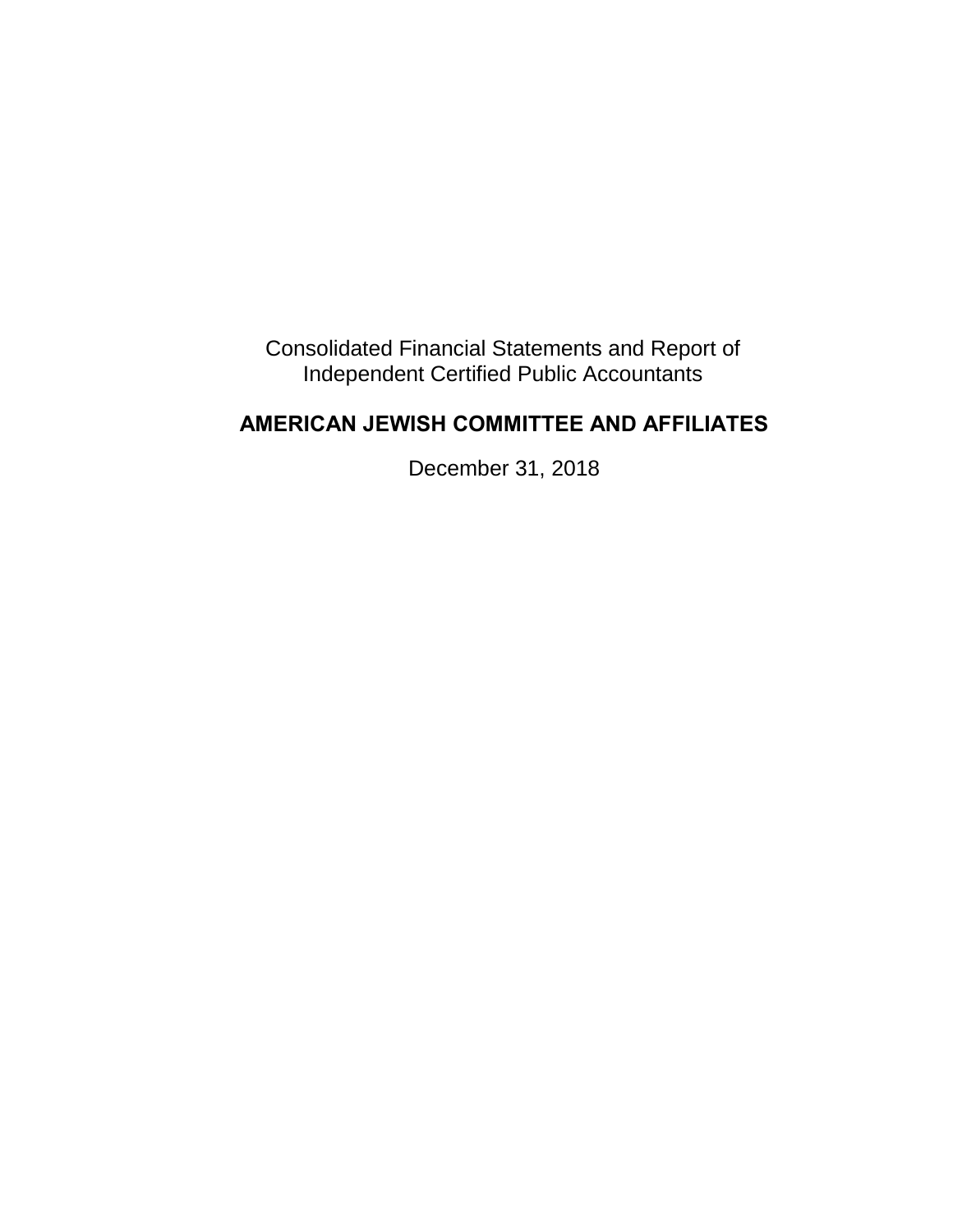# **TABLE OF CONTENTS**

|                                                      | Page(s)        |
|------------------------------------------------------|----------------|
| Report of Independent Certified Public Accountants   | $1 - 2$        |
| <b>Consolidated Financial Statements</b>             |                |
| <b>Consolidated Balance Sheet</b>                    | 3              |
| <b>Consolidated Statement of Activities</b>          | $\overline{4}$ |
| <b>Consolidated Statement of Functional Expenses</b> | 5              |
| <b>Consolidated Statement of Cash Flows</b>          | 6              |
| <b>Notes to Consolidated Financial Statements</b>    | 7 - 28         |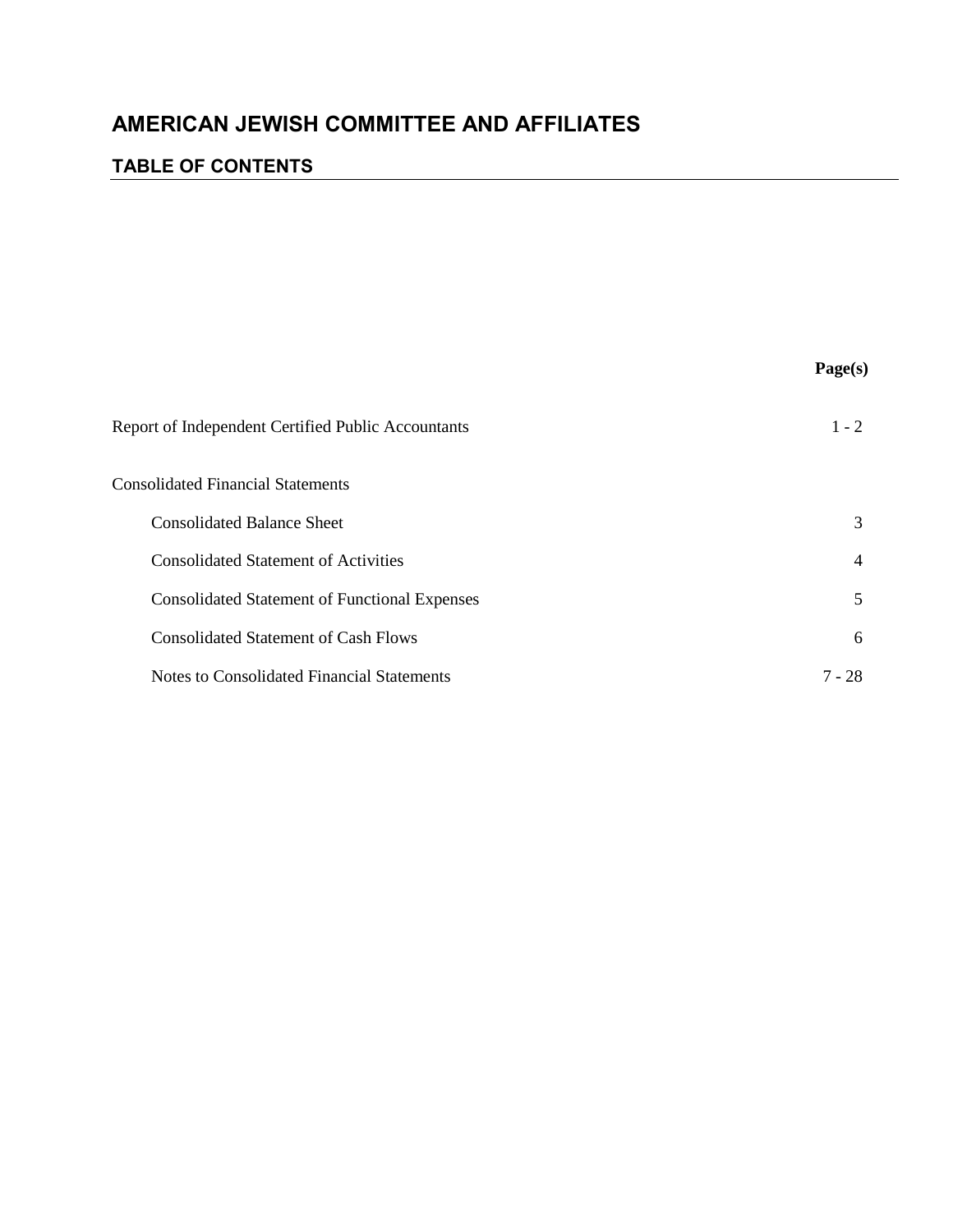

GRANT THORNTON LLP

757 Third Ave., 9th Floor New York, NY 10017-2013

 $\blacksquare$  +1 212 599 0100

F +1 212 370 4520

S linkd.in/grantthorntonus twitter.com/grantthorntonus

# **REPORT OF INDEPENDENT CERTIFIED PUBLIC ACCOUNTANTS**

To the Board of Governors of **American Jewish Committee:**

#### **Report on the financial statements**

We have audited the accompanying consolidated financial statements of American Jewish Committee and Affiliates (collectively, "AJC"), which comprise the consolidated balance sheet as of December 31, 2018, and the related consolidated statements of activities, functional expenses, and cash flows for the year then ended, and the related notes to the consolidated financial statements.

#### Management's responsibility for the consolidated financial statements

Management is responsible for the preparation and fair presentation of these consolidated financial statements in accordance with accounting principles generally accepted in the United States of America; this includes the design, implementation, and maintenance of internal control relevant to the preparation and fair presentation of consolidated financial statements that are free from material misstatement, whether due to fraud or error.

#### Auditor's responsibility

Our responsibility is to express an opinion on these consolidated financial statements based on our audit. We conducted our audit in accordance with auditing standards generally accepted in the United States of America. Those standards require that we plan and perform the audit to obtain reasonable assurance about whether the consolidated financial statements are free from material misstatement.

An audit involves performing procedures to obtain audit evidence about the amounts and disclosures in the consolidated financial statements. The procedures selected depend on the auditor's judgment, including the assessment of the risks of material misstatement of the consolidated financial statements, whether due to fraud or error. In making those risk assessments, the auditor considers internal control relevant to AJC's preparation and fair presentation of the consolidated financial statements in order to design audit procedures that are appropriate in the circumstances, but not for the purpose of expressing an opinion on the effectiveness of AJC's internal control. Accordingly, we express no such opinion. An audit also includes evaluating the appropriateness of accounting policies used and the reasonableness of significant accounting estimates made by management, as well as evaluating the overall presentation of the consolidated financial statements.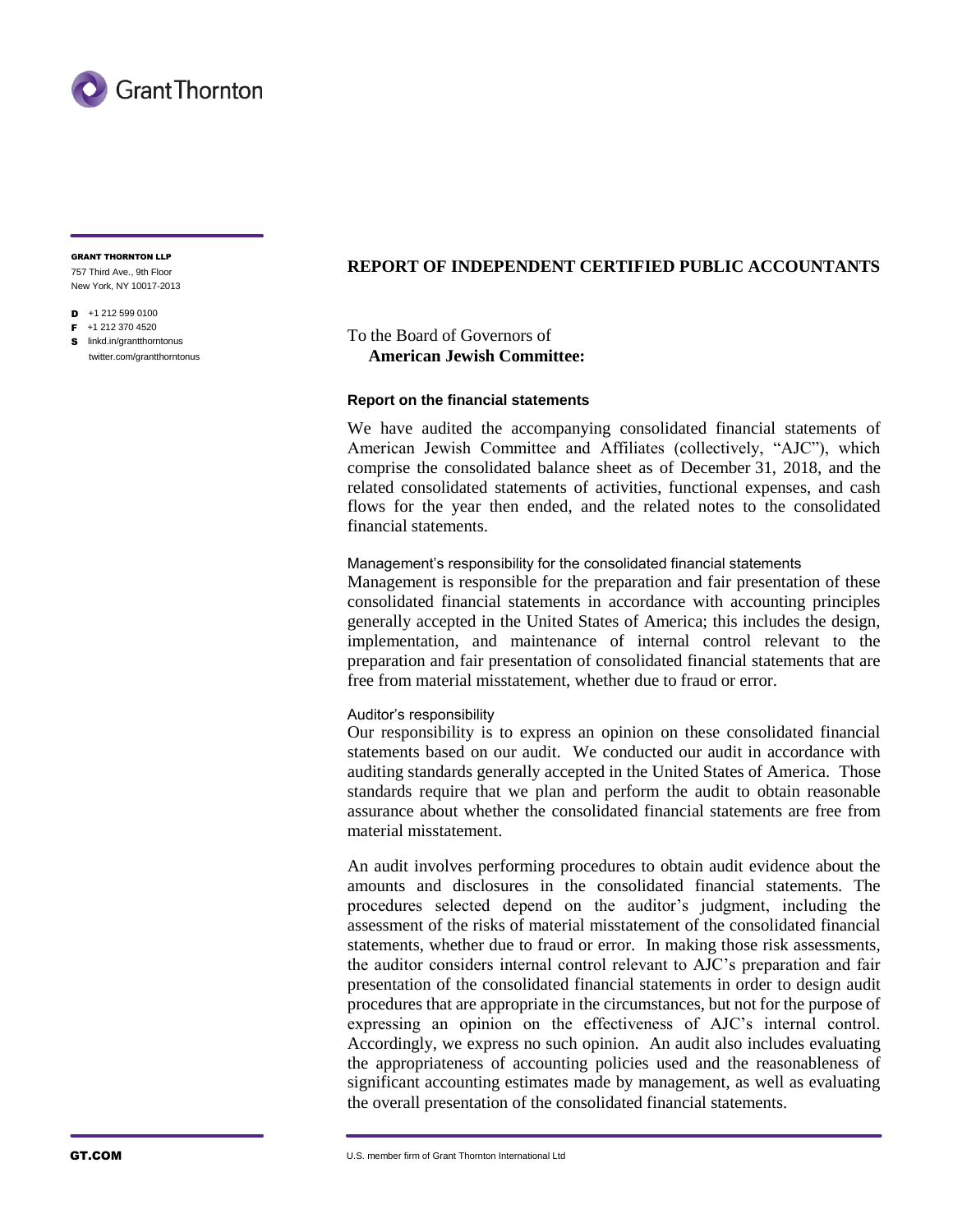

We believe that the audit evidence we have obtained is sufficient and appropriate to provide a basis for our audit opinion.

Opinion

In our opinion, the consolidated financial statements referred to above present fairly, in all material respects, the financial position of American Jewish Committee and Affiliates as of December 31, 2018, and the changes in their net assets and their cash flows for the year then ended in accordance with accounting principles generally accepted in the United States of America.

Sant Thouton LLP

New York, New York July 19, 2019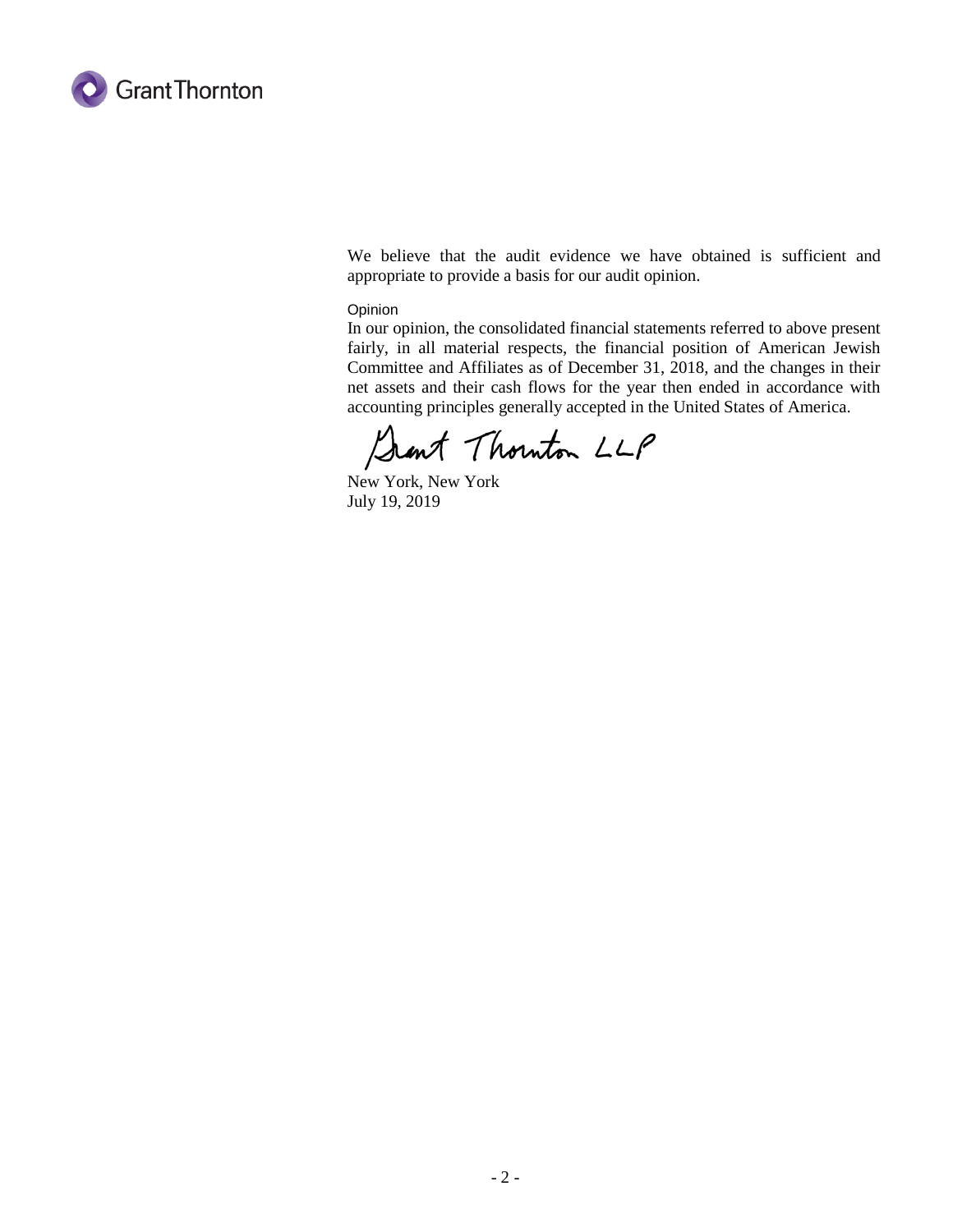# **AMERICAN JEWISH COMMITTEE AND AFFILIATES Consolidated Balance Sheet As of December 31, 2018 (dollars in thousands)**

# **ASSETS**

| <b>CURRENT ASSETS</b>                                        |               |
|--------------------------------------------------------------|---------------|
| Cash and cash equivalents                                    | \$<br>21,505  |
| Contributions receivable, net (Note 4)                       | 11,559        |
| Investments (Note 3)                                         | 39,975        |
| Prepaid expenses and other assets                            | 1,412         |
| Total current assets                                         | 74,451        |
| NONCURRENT ASSETS                                            |               |
| Contributions receivable, net (Note 4)                       | 13,605        |
| Beneficial interest in trusts held by third parties (Note 3) | 4,384         |
| Investments (Note 3)                                         | 86,757        |
| Prepaid expenses and other assets                            | 889           |
| Fixed assets, net (Note 5)                                   | 9,769         |
| Total noncurrent assets                                      | 115,404       |
| Total assets                                                 | 189,855<br>\$ |
| <b>LIABILITIES AND NET ASSETS</b>                            |               |
| <b>LIABILITIES</b>                                           |               |
| <b>CURRENT LIABILITIES</b>                                   |               |
| Accounts payable and accrued expenses                        | \$<br>3,078   |
| Accrued compensation                                         | 2,719         |
| Accrued pension plan and other benefit obligations (Note 6)  | 4,708         |
| Deferred rent                                                | 225           |
| Liability under split-interest agreements                    | 296           |
| Total current liabilities                                    | 11,026        |
| NONCURRENT LIABILITIES                                       |               |
| Accrued pension plan and other benefit obligations (Note 6)  | 18,723        |
| Deferred rent                                                | 1,576         |
| Liability under split-interest agreements                    | 1,617         |
| Other noncurrent liabilities                                 | 34            |
| Total noncurrent liabilities                                 | 21,950        |
| <b>Total liabilities</b>                                     | 32,976        |
| Commitments and contingencies (Notes 6 and 10)               |               |
| NET ASSETS (Notes 7 and 8)                                   |               |
| Net assets without donor restrictions                        |               |
| Operating                                                    | 30,573        |
| Board-designated                                             | 19,484        |
| Pension plan and other benefit obligations                   | (23, 431)     |
| Total net assets without donor restrictions                  | 26,626        |
| Net assets with donor restrictions                           | 130,253       |
| Total net assets                                             | 156,879       |
| Total liabilities and net assets                             | 189,855<br>\$ |
|                                                              |               |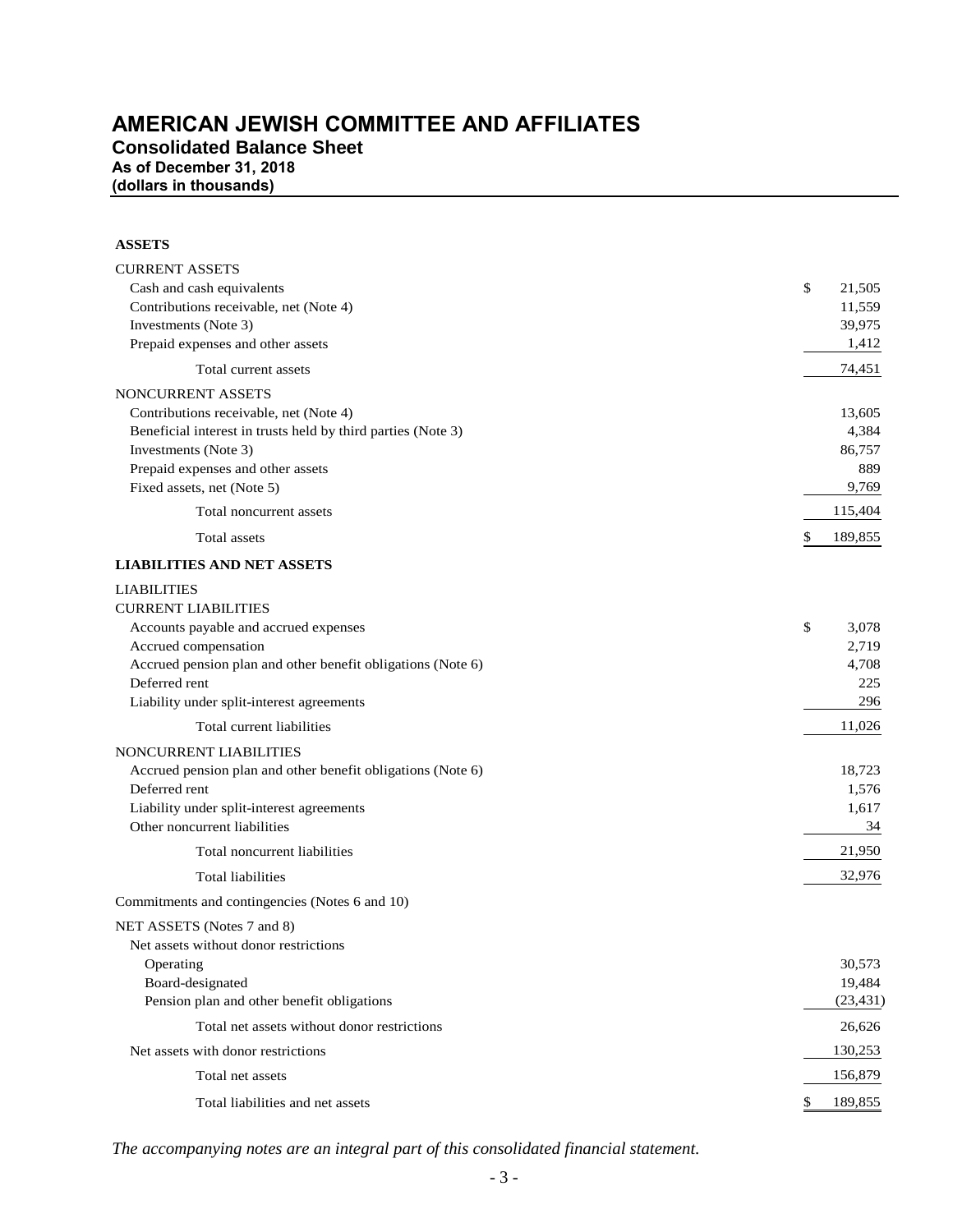**Consolidated Statement of Activities For the year ended December 31, 2018** 

**(dollars in thousands)**

|                                                                                                                                 | <b>Net Assets</b><br><b>Without Donor</b><br><b>Restrictions</b> |          | <b>Net Assets</b><br><b>With Donor</b><br><b>Restrictions</b> | <b>Total</b>  |
|---------------------------------------------------------------------------------------------------------------------------------|------------------------------------------------------------------|----------|---------------------------------------------------------------|---------------|
| REVENUES, GAINS, LOSSES, AND OTHER SUPPORT                                                                                      |                                                                  |          |                                                               |               |
| Contributions and special events (net of direct costs of                                                                        |                                                                  |          |                                                               |               |
| special events of \$2,150)                                                                                                      | \$                                                               | 38,580   | \$<br>24,732                                                  | \$<br>63,312  |
| Trusts and bequests                                                                                                             |                                                                  | 1,058    |                                                               | 1,058         |
| Rental income (Note 10)                                                                                                         |                                                                  | 1,321    |                                                               | 1,321         |
| Interest and dividend income                                                                                                    |                                                                  | 654      | 1,155                                                         | 1,809         |
| Net realized and unrealized loss on investments                                                                                 |                                                                  | (2,320)  | (8,694)                                                       | (11, 014)     |
| Change in value of split-interest agreements                                                                                    |                                                                  | (244)    | (1, 421)                                                      | (1,665)       |
| Other                                                                                                                           |                                                                  | 1,650    |                                                               | 1,650         |
| Net assets released from restrictions                                                                                           |                                                                  | 16,073   | (16,073)                                                      |               |
| Total revenues, gains, losses, and other support                                                                                |                                                                  | 56,772   | (301)                                                         | 56,471        |
| <b>EXPENSES</b>                                                                                                                 |                                                                  |          |                                                               |               |
| Program services:                                                                                                               |                                                                  |          |                                                               |               |
| Interreligious and intergroup relations                                                                                         |                                                                  | 2,565    |                                                               | 2,565         |
| Government and international relations                                                                                          |                                                                  | 21,906   |                                                               | 21,906        |
| Regional offices                                                                                                                |                                                                  | 14,048   |                                                               | 14,048        |
| Contemporary Jewish life                                                                                                        |                                                                  | 1,133    |                                                               | 1,133         |
| Communications                                                                                                                  |                                                                  | 3,051    |                                                               | 3,051         |
| Total program services                                                                                                          |                                                                  | 42,703   |                                                               | 42,703        |
| Supporting services:                                                                                                            |                                                                  |          |                                                               |               |
| Management and general                                                                                                          |                                                                  | 7,056    |                                                               | 7,056         |
| Fund-raising                                                                                                                    |                                                                  | 8,124    |                                                               | 8,124         |
| Total supporting services                                                                                                       |                                                                  | 15,180   |                                                               | 15,180        |
| Total expenses                                                                                                                  |                                                                  | 57,883   |                                                               | 57,883        |
| Decrease in net assets before effect of pension<br>and postretirement changes other than net<br>periodic benefit cost and other |                                                                  | (1,111)  | (301)                                                         | (1, 412)      |
| Pension and postretirement changes other than net periodic                                                                      |                                                                  |          |                                                               |               |
| benefit cost (Note 6)                                                                                                           |                                                                  | (286)    |                                                               | (286)         |
| Change in net assets                                                                                                            |                                                                  | (1, 397) | (301)                                                         | (1,698)       |
| Net assets at beginning of year                                                                                                 |                                                                  | 28,023   | 130,554                                                       | 158,577       |
| Net assets at end of year                                                                                                       | \$                                                               | 26,626   | \$<br>130,253                                                 | \$<br>156,879 |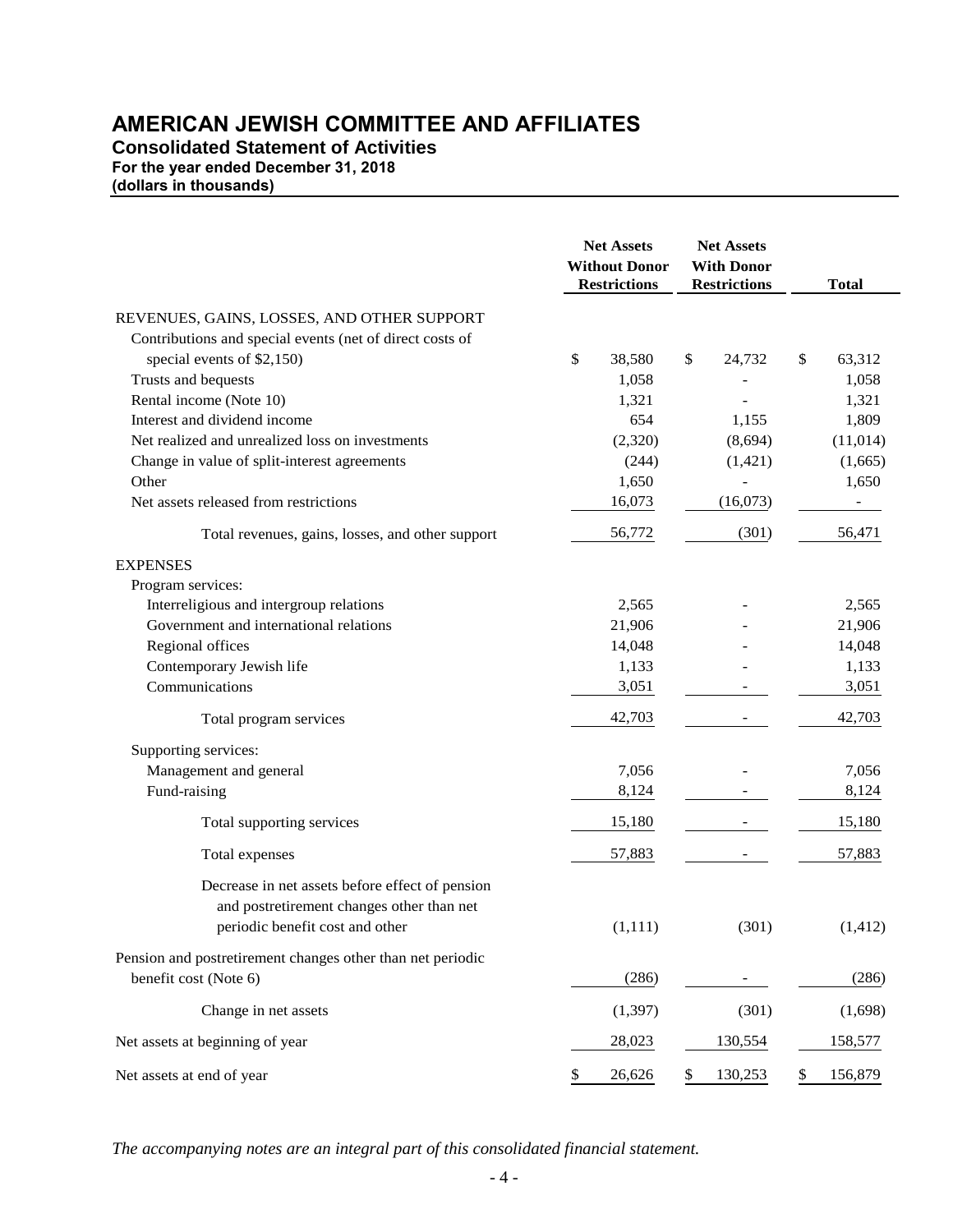**Consolidated Statement of Functional Expenses**

**For the year ended December 31, 2018**

**(dollars in thousands)**

|                                    | <b>Program Services</b> |                                                         |              |                                                               |              |                                   |    |                                |              | <b>Supporting Services</b> |              |    |                           |    |                     |    |              |                      |
|------------------------------------|-------------------------|---------------------------------------------------------|--------------|---------------------------------------------------------------|--------------|-----------------------------------|----|--------------------------------|--------------|----------------------------|--------------|----|---------------------------|----|---------------------|----|--------------|----------------------|
|                                    |                         | Interreligious<br>and<br>Intergroup<br><b>Relations</b> |              | Government<br>and<br><b>International</b><br><b>Relations</b> |              | <b>Regional</b><br><b>Offices</b> |    | Contemporary<br>Jewish<br>Life |              | Communications             | <b>Total</b> |    | Management<br>and General |    | <b>Fund-raising</b> |    | <b>Total</b> | <b>Total</b><br>2018 |
| Salaries                           | \$                      | 1,268                                                   | $\mathbb{S}$ | 9,220                                                         | $\mathbb{S}$ | 5,798                             | \$ | 507                            | $\mathbb{S}$ | 1,426                      | \$<br>18,219 | \$ | 2,770                     | \$ | 4,900               | \$ | 7,670        | \$<br>25,889         |
| Fringe benefits                    |                         | 509                                                     |              | 3,375                                                         |              | 2,056                             |    | 243                            |              | 530                        | 6,713        |    | 907                       |    | 1,627               |    | 2,534        | 9,247                |
| Total employee compensation        |                         | 1,777                                                   |              | 12,595                                                        |              | 7,854                             |    | 750                            |              | 1,956                      | 24,932       |    | 3,677                     |    | 6,527               |    | 10,204       | 35,136               |
| Travel                             |                         | 160                                                     |              | 1,651                                                         |              | 846                               |    | 45                             |              | 19                         | 2,721        |    | 70                        |    | 68                  |    | 138          | 2,859                |
| Rent and utilities                 |                         | 18                                                      |              | 1,143                                                         |              | 1,106                             |    | 3                              |              | 10                         | 2,280        |    | 186                       |    | 261                 |    | 447          | 2,727                |
| Telephone                          |                         | 23                                                      |              | 163                                                           |              | 113                               |    | 10                             |              | 40                         | 349          |    | 17                        |    | 45                  |    | 62           | 411                  |
| Printing and postage               |                         | 16                                                      |              | 110                                                           |              | 156                               |    | 25                             |              | 160                        | 467          |    | 5                         |    | 432                 |    | 437          | 904                  |
| Stationery and supplies            |                         | $\overline{1}$                                          |              | 37                                                            |              | 79                                |    |                                |              | 52                         | 169          |    | 92                        |    | 20                  |    | 112          | 281                  |
| IT services and equipment          |                         | 51                                                      |              | 318                                                           |              | 196                               |    | 22                             |              | 62                         | 649          |    | 124                       |    | 91                  |    | 215          | 864                  |
| Building maintenance               |                         | 6                                                       |              | 164                                                           |              | 75                                |    | $\sqrt{2}$                     |              | 84                         | 331          |    | 993                       |    | 36                  |    | 1,029        | 1,360                |
| Insurance                          |                         | 6                                                       |              | 50                                                            |              | 38                                |    | $\overline{2}$                 |              | 25                         | 121          |    | 186                       |    | 1                   |    | 187          | 308                  |
| <b>Educational</b> materials       |                         | 3                                                       |              | 8                                                             |              | 11                                |    |                                |              |                            | 22           |    | 13                        |    | 3                   |    | 16           | 38                   |
| Grants                             |                         |                                                         |              | 522                                                           |              | 24                                |    | 28                             |              |                            | 574          |    |                           |    |                     |    |              | 574                  |
| Dues paid to other organizations   |                         | 10                                                      |              | 75                                                            |              | 106                               |    | 5                              |              | 8                          | 204          |    | 26                        |    | 25                  |    | 51           | 255                  |
| Conferences, meetings, and events  |                         | 331                                                     |              | 3,208                                                         |              | 2,277                             |    | 150                            |              | 17                         | 5,983        |    | 138                       |    | 353                 |    | 491          | 6,474                |
| Outside contract program services  |                         | 109                                                     |              | 1,156                                                         |              | 435                               |    | 55                             |              | 241                        | 1,996        |    | 922                       |    | 94                  |    | 1,016        | 3,012                |
| Advertising                        |                         | 3                                                       |              | 101                                                           |              | 34                                |    | $\boldsymbol{2}$               |              | 314                        | 454          |    | 20                        |    | 31                  |    | 51           | 505                  |
| Bank service charges               |                         | 23                                                      |              | 277                                                           |              | 29                                |    | 11                             |              |                            | 340          |    | 526                       |    |                     |    | 527          | 867                  |
| Catering and facilities rental     |                         |                                                         |              |                                                               |              |                                   |    |                                |              |                            |              |    |                           |    | 2,150               |    | 2,150        | 2,150                |
| Total expenses before depreciation |                         |                                                         |              |                                                               |              |                                   |    |                                |              |                            |              |    |                           |    |                     |    |              |                      |
| and amortization                   |                         | 2,537                                                   |              | 21,578                                                        |              | 13,379                            |    | 1,110                          |              | 2,988                      | 41,592       |    | 6,995                     |    | 10,138              |    | 17,133       | 58,725               |
| Depreciation and amortization      |                         | 28                                                      |              | 328                                                           |              | 669                               |    | 23                             |              | 63                         | 1,111        |    | 61                        |    | 136                 |    | 197          | 1,308                |
| Total expenses                     |                         | 2,565                                                   |              | 21,906                                                        |              | 14,048                            |    | 1,133                          |              | 3,051                      | 42,703       |    | 7,056                     |    | 10,274              |    | 17,330       | 60,033               |
| Less direct cost of special events |                         |                                                         |              |                                                               |              |                                   |    |                                |              |                            |              |    |                           |    | (2,150)             |    | (2,150)      | (2,150)              |
| Total 2018 expenses                |                         | 2,565                                                   |              | 21,906                                                        | £.           | 14,048                            | £. | 1,133                          | -S           | 3,051                      | 42,703       | £. | 7,056                     |    | 8,124               | S. | 15,180       | 57,883               |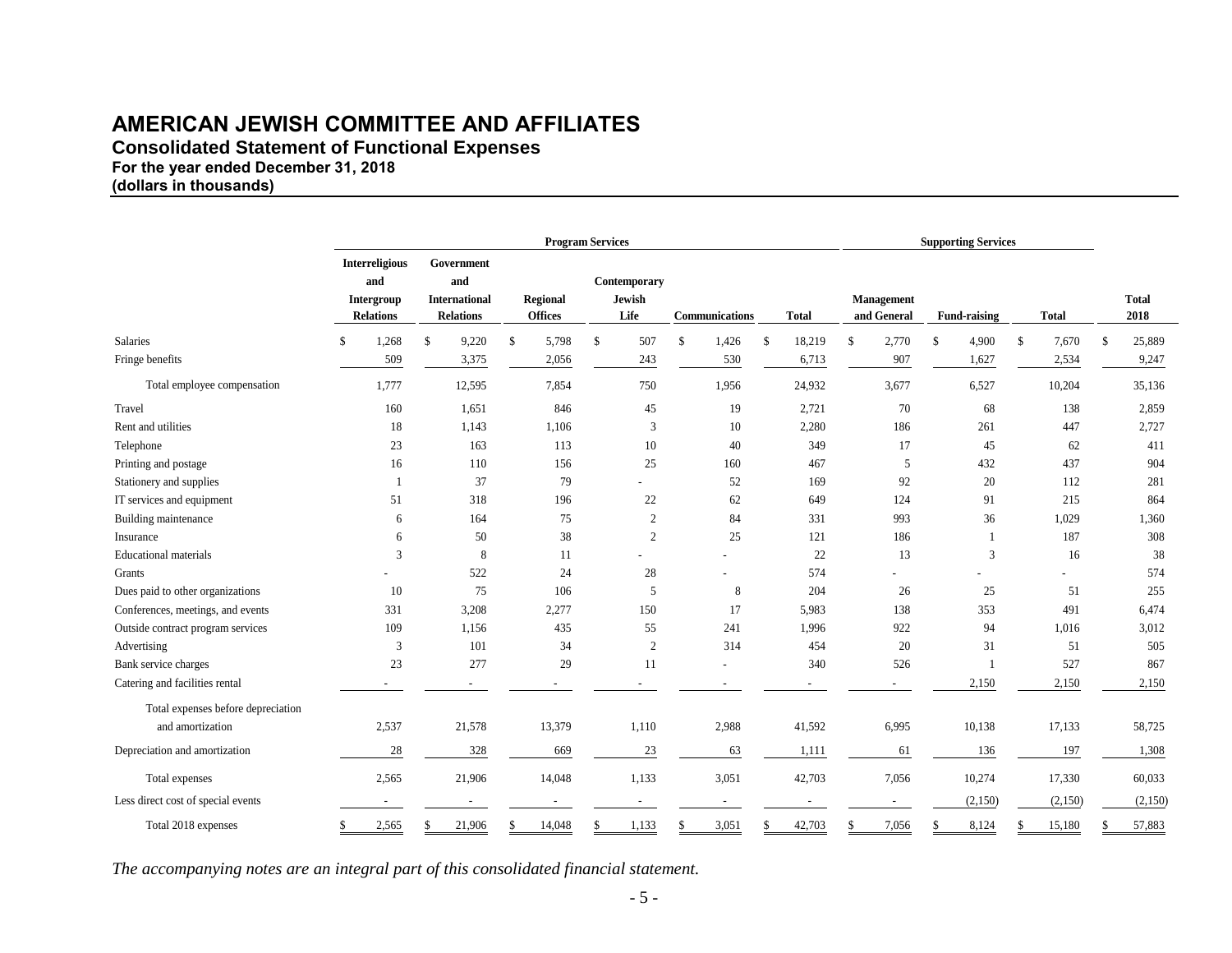**Consolidated Statement of Cash Flows For the year ended December 31, 2018 (dollars in thousands)**

| CASH FLOWS FROM OPERATING ACTIVITIES                        |               |
|-------------------------------------------------------------|---------------|
| Change in net assets                                        | \$<br>(1,698) |
| Adjustments to reconcile change in net assets to net cash   |               |
| provided by operating activities                            |               |
| Depreciation and amortization                               | 1,308         |
| Contributions restricted for long-term investment           | (6, 437)      |
| Net realized and unrealized losses on investments           | 11,014        |
| Pension and postretirement changes other than net periodic  |               |
| benefit cost                                                | 286           |
| Change in value of split-interest agreements                | 1,665         |
| Change in operating assets and liabilities                  |               |
| Contributions receivable, net                               | (1,419)       |
| Prepaid expenses and other assets                           | (17)          |
| Accounts payable, accrued expenses, and other liabilities   | (243)         |
| Accrued compensation                                        | 559           |
| Accrued pension and other benefit obligations               | (129)         |
| Deferred rent                                               | 132           |
| Net cash provided by operating activities                   | 5,021         |
| CASH FLOWS FROM INVESTING ACTIVITIES                        |               |
| Fixed asset acquisitions                                    | (1,912)       |
| Investment purchases                                        | (25,517)      |
| Investment sales                                            | 24,247        |
| Net cash used in investing activities                       | (3,182)       |
| <b>CASH FLOWS FROM FINANCING ACTIVITIES</b>                 |               |
| Contributions restricted for long-term investment           | 6,437         |
| Change in contributions receivable restricted for long-term |               |
| investment                                                  | (3,625)       |
| Other changes in split-interest agreements, net             | (485)         |
| Net cash provided by financing activities                   | 2,327         |
| Net increase in cash and cash equivalents                   | 4,166         |
| Cash and cash equivalents at beginning of year              | 17,339        |
| Cash and cash equivalents at end of year                    | 21,505<br>\$  |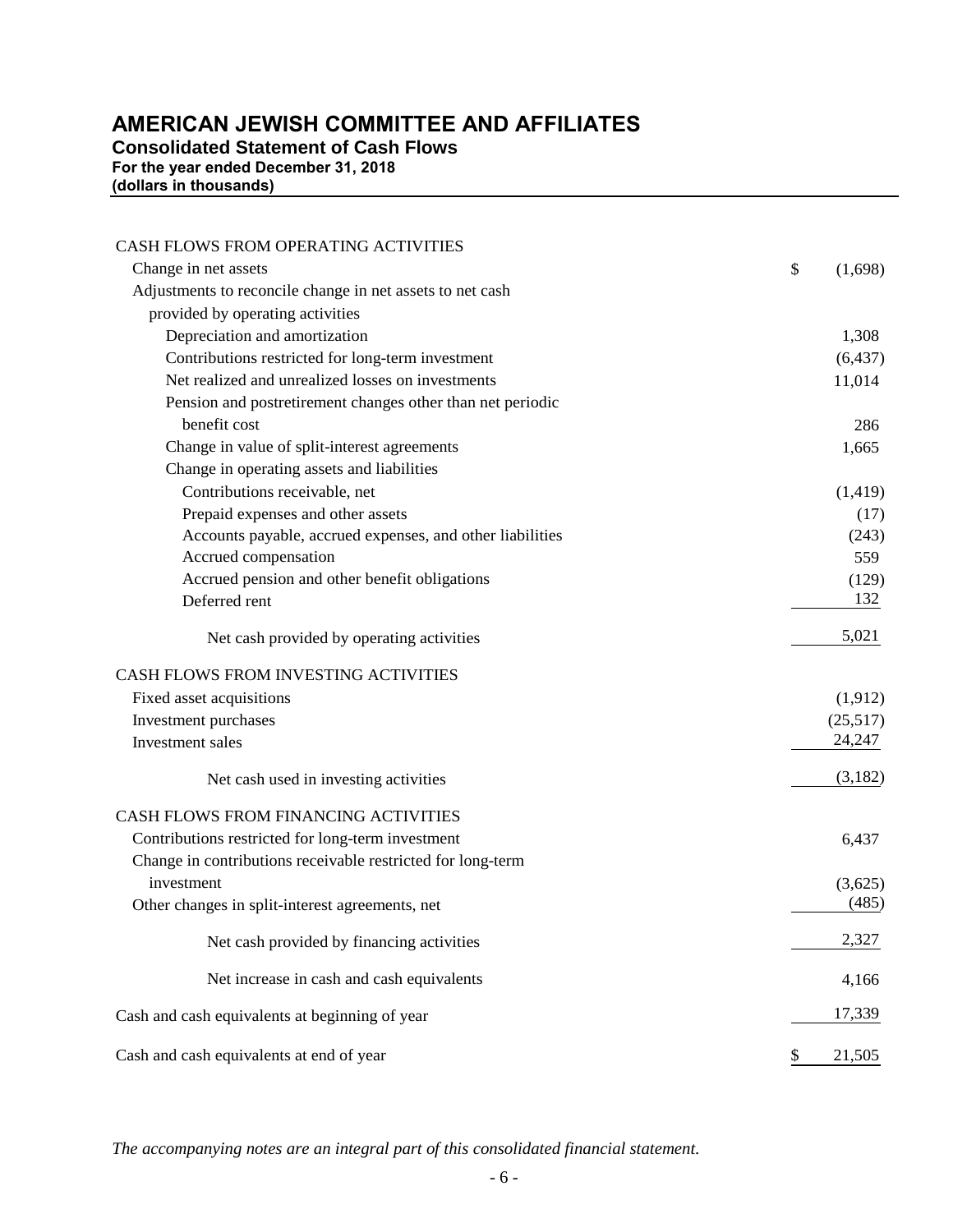# **1. NATURE OF ORGANIZATIONS COMPRISING AJC**

American Jewish Committee is a not-for-profit organization founded in 1906. The American Jewish Committee's mission is to enhance the well-being of the Jewish people and Israel and to advance human rights and democratic values in the United States and around the world. In pursuit of this mission, American Jewish Committee advances democratic principles, fights anti-Semitism and other forms of bigotry, advocates for a secure Israel achieving fair treatment in the community of nations, and seeks to safeguard universal human rights. American Jewish Committee and its affiliates, Institute of Human Relations ("IHR"), AJC Jerusalem, AJC Berlin, Transatlantic Institute ("TAI"), AJC Central Europe and AJC Paris (collectively, "AJC") are related through common control.

IHR is a fund-raising organization that remits all its revenues to American Jewish Committee. In 2016, IHR completed its conversion into a 509(a)(3) supporting organization of American Jewish Committee that is controlled by American Jewish Committee and exists solely to raise funds for American Jewish Committee.

American Jewish Committee and IHR are exempt from federal income tax under Section 501(a) of the Internal Revenue Code as organizations described in Section  $501(c)(3)$  of the Code and qualify as public charities under Section 509(a) of the Code.

AJC Jerusalem is a not-for-profit association headquartered in Jerusalem, Israel. AJC Jerusalem was formed to engage with Israeli government officials, religious leaders, and diplomatic representatives of foreign countries stationed in Israel to share AJC's advocacy positions and analysis.

AJC Berlin is a German not-for-profit association headquartered in Berlin, Germany. AJC Berlin was formed to promote transatlantic relations, enhance German-Israeli ties, combat anti-Semitism and extremism, and foster dialogue regarding American Jewish Committee's core advocacy priorities.

TAI is a not-for-profit association headquartered in Brussels, Belgium. TAI was formed to foster ties among the European Union, Israel, and the United States.

AJC Central Europe, established in 2016, is a Polish not-for-profit association headquartered in Warsaw, Poland. AJC Central Europe was formed to promote transatlantic relations, enhance ties between the region and Israel, combat anti-Semitism and extremism, and cooperate with local Jewish communities.

AJC France, established in 2017, is a French not-for-profit association headquartered in Paris, France. AJC Paris consults regularly with government officials, civil society leaders, journalists, and policy analysts, and works closely with leaders of the French Jewish community. Its targeted advocacy advances the fight against anti-Semitism, radicalism, and extremism.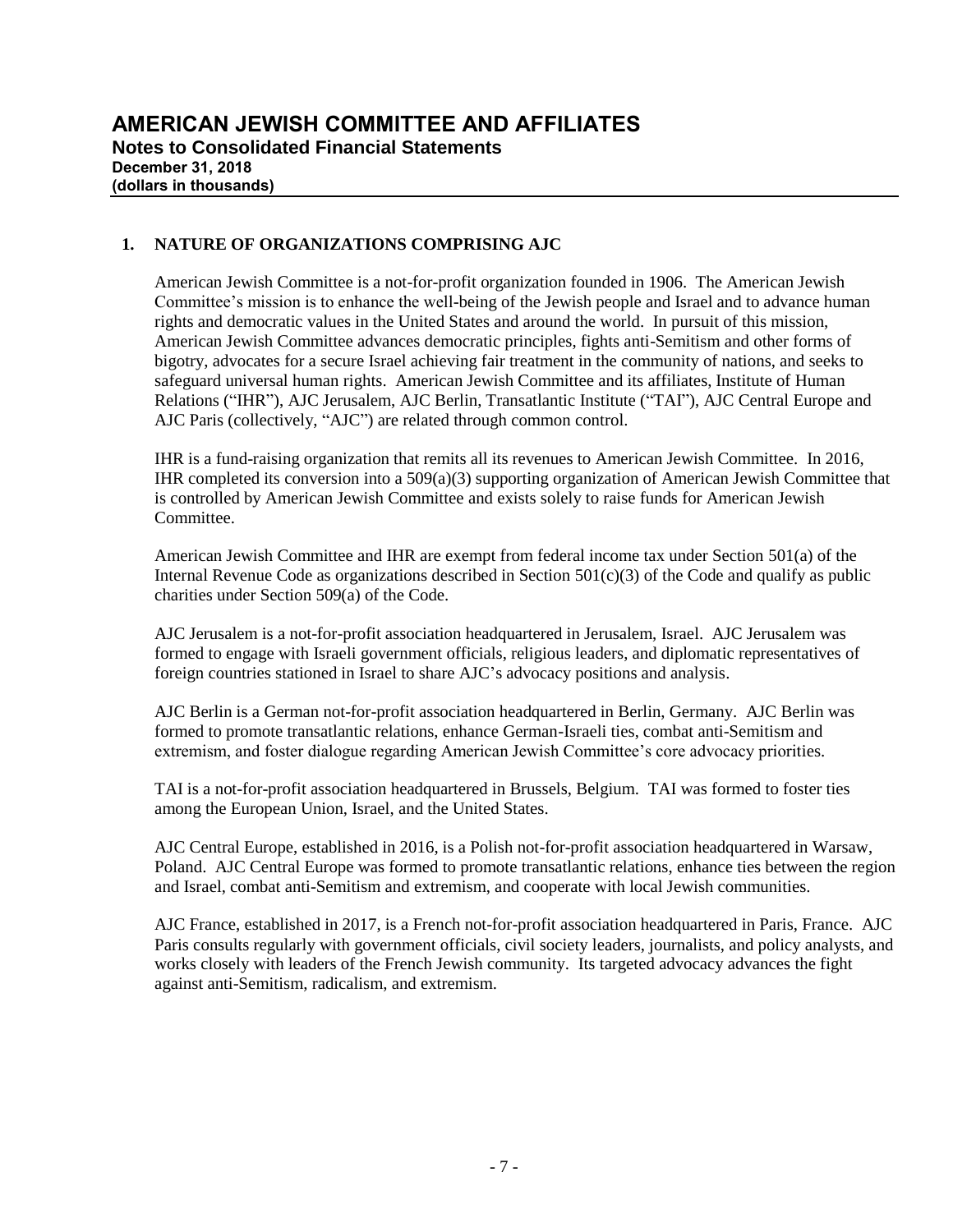The expenses of AJC have been summarized on a functional basis. Accordingly, certain costs have been allocated to the programs and supporting services benefited. AJC's programmatic activities include the following:

# **Interreligious and Intergroup Relations**

AJC builds coalitions to advance shared interests and support understanding with other religions and ethnic groups. Through these coalitions, AJC also advocates on behalf of the Jewish people and Israel, furthers mutual respect and combats prejudice.

### **Government and International Relations**

AJC advocates on its priority issues at the highest levels of government and civil society in the United States and internationally in order to affect public policies of concern to the Jewish people.

AJC advocates at the national level on legislative and legal issues that affect AJC priorities. Advocacy activities in the United States include: meetings with members of the Executive Branch, Congress, and local officials; formal comments on pending legislation; filing of briefs in litigation; coalition building with community and opinion leaders; writing op-eds; and creating online petitions.

AJC maintains international institutes and offices that coordinate its advocacy throughout the world, including in Africa, Europe, Latin America, and Asia. AJC's institute and international office professionals are experts in their fields and work across national boundaries with elected officials, diplomats, and other sectors. Institute and international office professionals also build coalitions with faith, community, and opinion leaders to promote greater understanding and dialogue, in the countries in which they work, through exchange programs and through their coordination of such programs as AJC Project Interchange (educational seminars that bring influential leaders to Israel).

# **Regional Offices**

AJC maintains more than 20 regional offices throughout the United States. The offices establish key relationships with civil society representatives, government officials, Congressional representatives, and local representatives of foreign governments to create diverse coalitions and mobilize the Jewish community on AJC's priority issues.

### **Contemporary Jewish Life**

AJC helps to ensure Jewish continuity and to enrich the relationship of Jews in the diaspora with Israel. AJC takes public positions and holds symposia on critical current issues (e.g., the role of the Chief Rabbinate in Israel).

### **Communications**

Using a variety of traditional and new media tools, AJC communicates nationally and globally to convey its analysis of key political events and galvanize support for the organization's advocacy priorities.

AJC mobilizes and informs opinion makers through print and digital media, as well as through active and informative social media accounts geared toward both global Jewish concerns as well as toward topics specific to each region or country in which an AJC office or institute is located. AJC also posts on its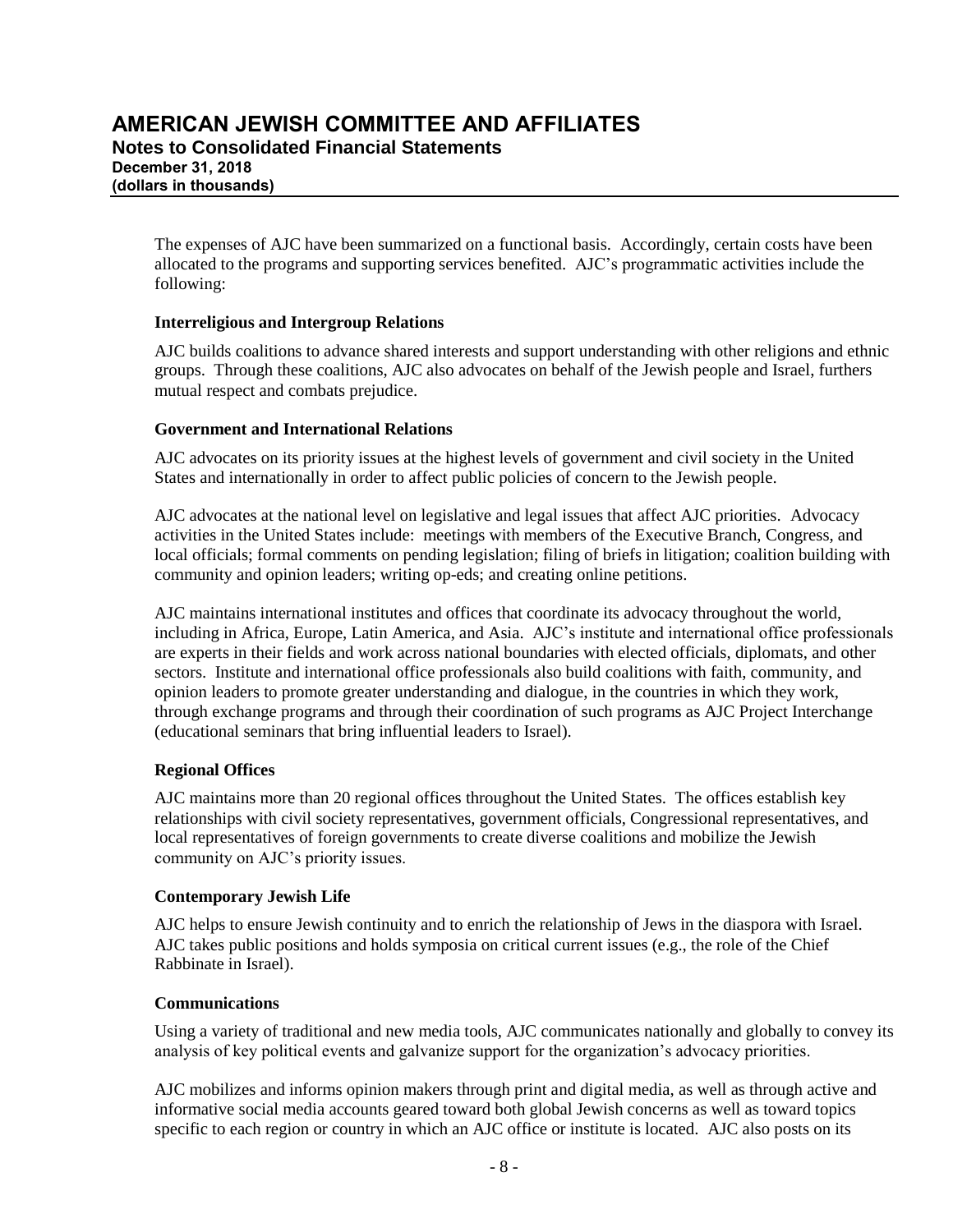website all its active advocacy campaigns to encourage constituents to take action on these issues. Other communication tools include timely press releases and op-eds, blog posts, and interviews by or featuring AJC experts in major media outlets.

# **2. SUMMARY OF SIGNIFICANT ACCOUNTING POLICIES**

### **Principles of Consolidation**

The accompanying consolidated financial statements of AJC include the financial position and changes in net assets of American Jewish Committee, IHR, AJC Jerusalem, AJC Berlin, TAI, AJC Central Europe, and AJC Paris. All significant interorganizational balances and transactions have been eliminated in consolidation.

# **Basis of Presentation**

In August 2016, the Financial Accounting Standards Board ("FASB") issued Accounting Standards Update ("ASU") No. 2016-14, Not-for-Profit Entities (Topic 958): *Presentation of Financial Statements of Notfor-Profit Entities* ("ASU 2016-14"). The ASU amends the current reporting model for not-for-profit organizations and requires certain additional disclosures. The significant changes include:

- Requiring the presentation of two net asset classes classified as "net assets without donor restrictions" and "net assets with donor restrictions";
- Modifying the presentation of underwater endowment funds and related disclosures;
- Requiring the use of the placed in service approach to recognize the satisfaction of restrictions on gifts used to acquire or construct long-lived assets, absent explicit donor stipulations otherwise;
- Requiring that all not-for-profits present an analysis of expenses by function and nature in a separate statement or in the notes to the financial statements;
- Requiring disclosure of quantitative and qualitative information on liquidity;
- Presenting investment return net of external and direct internal investment expenses; and
- Modifying other financial statement reporting requirements and disclosures intended to increase the usefulness to the reader.

AJC has adopted ASU No. 2016-14 for the year ended December 31, 2018.

The accompanying consolidated financial statements have been prepared on the accrual basis of accounting.

Net assets, revenues, gains, and losses are classified based on the existence or absence of donor-imposed restrictions. Accordingly, net assets and changes therein are classified and reported as follows:

*Net assets without donor restrictions* - Represents net assets which are not restricted by donors. Net assets without donor restrictions are funds that are fully available, at the discretion of the Board of Governors and management, for AJC to utilize in any of its programs or supporting services. Net assets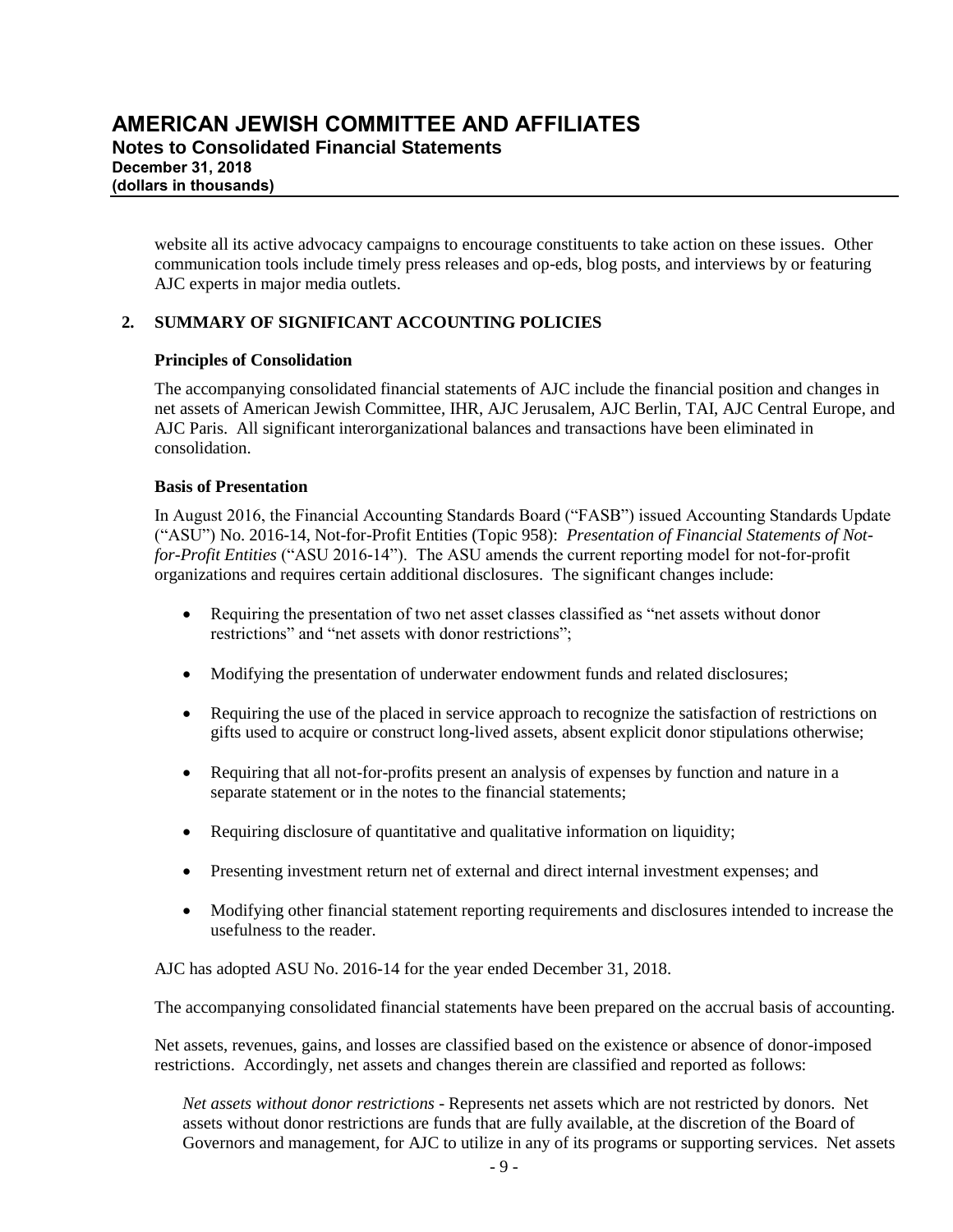without donor restrictions may be designated for specific purposes by AJC's Board of Governors or may be limited by legal requirements or contractual agreements with outside parties.

*Net assets with donor restrictions* - Represents net assets which are subject to donor-imposed restrictions that will be met either by actions of AJC and/or the passage of time.

A portion of net assets with donor restrictions are subject to donor-imposed stipulations that they be maintained in perpetuity by AJC, which are subject to the provisions of New York Prudent Management of Institutional Funds Act ("NYPMIFA"). The donors of these assets specify the use of the income earned. In addition, these net assets include certain gifts that require the use of a spending rate. AJC follows the provisions of NYPMIFA in managing its donor-restricted endowment. AJC has interpreted NYPMIFA as allowing it to appropriate for expenditure or accumulate so much of the donor-restricted endowment fund as is prudent for the uses, benefits, purposes, and duration for which the endowment fund is established, subject to the intent of the donor as expressed in the gift instrument.

Revenues are reported as increases in net assets without donor restrictions unless use of the related assets is limited by donor-imposed restrictions. Expenses are reported as decreases in net assets without donor restrictions. Gains and losses on investments and other assets or liabilities are reported as increases or decreases in net assets without donor restrictions unless their use is restricted by donor stipulation or by law. Expirations of donor restrictions on net assets (i.e., the donor-stipulated purpose has been fulfilled and/or the stipulated time period has elapsed) are reported as net assets released from restrictions.

AJC considers pension and postretirement changes other than net periodic benefit cost and other nonrecurring activities to be nonoperating activities.

### **Use of Estimates**

The preparation of the consolidated financial statements in conformity with accounting principles generally accepted in the United States of America ("US GAAP") requires management to make estimates and assumptions that affect the reported amounts of assets and liabilities and disclosure of contingent assets and liabilities at the date of the consolidated financial statements, and the reported amounts of revenues and expenses during the reporting period. Actual results could differ from those estimates. Significant items subject to such estimates and assumptions include the useful lives of fixed assets; allowances for uncollectible amounts; the valuation of investments and beneficial interest in trusts held by third parties; the allocation of functional expenses; and the valuation of liabilities for employee benefit obligations and other contingencies.

### **Cash Equivalents**

AJC considers all highly liquid investments with maturities of three months or less when acquired to be cash equivalents, except those amounts held by investment managers for long-term investment purposes.

### **Investments**

Investments in equity securities with readily determinable fair values and all investments in marketable debt securities are reported at fair value based upon quoted market prices or published net asset value ("NAV"). Alternative investments that are not readily marketable are reported at fair value based upon NAVs, as a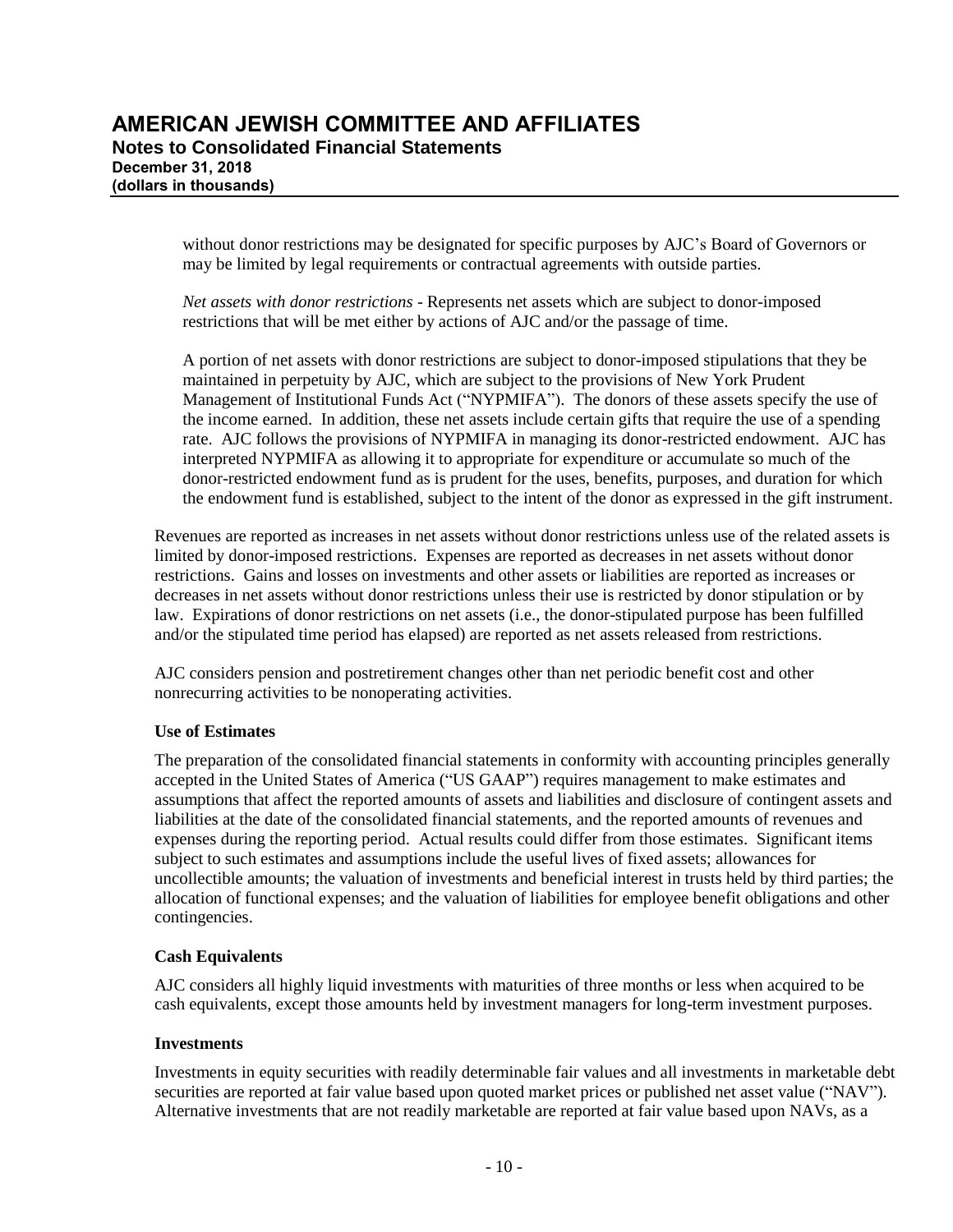practical expedient, provided by the fund managers, which are reviewed by management for reasonableness.

#### **Fair Value Measurements**

Fair value is defined as the price that would be received to sell an asset or paid to transfer a liability in an orderly transaction between market participants at the measurement date. It prioritizes the inputs to the valuation techniques used to measure fair value by giving the highest priority to unadjusted quoted prices in active markets for identical assets or liabilities (Level 1 measurements) and the lowest priority to measurements involving significant unobservable inputs (Level 3 measurements). The three levels of the fair value hierarchy are as follows:

- Level 1 inputs are quoted prices (unadjusted) or published NAV in active markets for identical assets or liabilities that a reporting entity has the ability to access at the measurement date.
- Level 2 inputs are inputs other than quoted prices included within Level 1 that are observable for the asset or liability, either directly or indirectly.
- Level 3 inputs are unobservable inputs for the asset or liability.

Investments reported at NAV or its equivalent as a practical expedient to estimate fair value are not classified in the fair value hierarchy, except for those with a readily determinable fair value.

### **Risks and Uncertainties**

AJC invests in various types of investment securities. Investment securities are exposed to various risks, such as interest rate, market, and credit risks. Due to the level of risk associated with certain investment securities, it is reasonably possible that changes in the values of investment securities will occur in the near term and those changes could materially affect the amounts reported in the consolidated financial statements.

### **Contributions**

Unconditional contributions, including promises to give cash and other assets, are reported at fair value at the date the contribution is received. The gifts are reported within net assets with donor restrictions if they are received with donor stipulations that limit the use of the donated assets.

Unconditional promises to give that are expected to be collected within one year are recorded at net realizable value. Unconditional promises to give that are expected to be collected after one year are recorded at the present value of their estimated future cash flows. The discounts on those amounts are computed using risk-adjusted interest rates. Amortization of the discount is included in contribution revenue. Conditional promises to give are not recognized until the conditions are substantially met.

#### **Split-Interest Agreements**

Charitable gift annuities are subject to the restrictions of gift instruments requiring AJC to pay stipulated amounts to donors or beneficiaries. Such payments terminate at the time of the donor's or beneficiary's death. AJC has used actuarial assumptions and discount rates to record the present value of estimated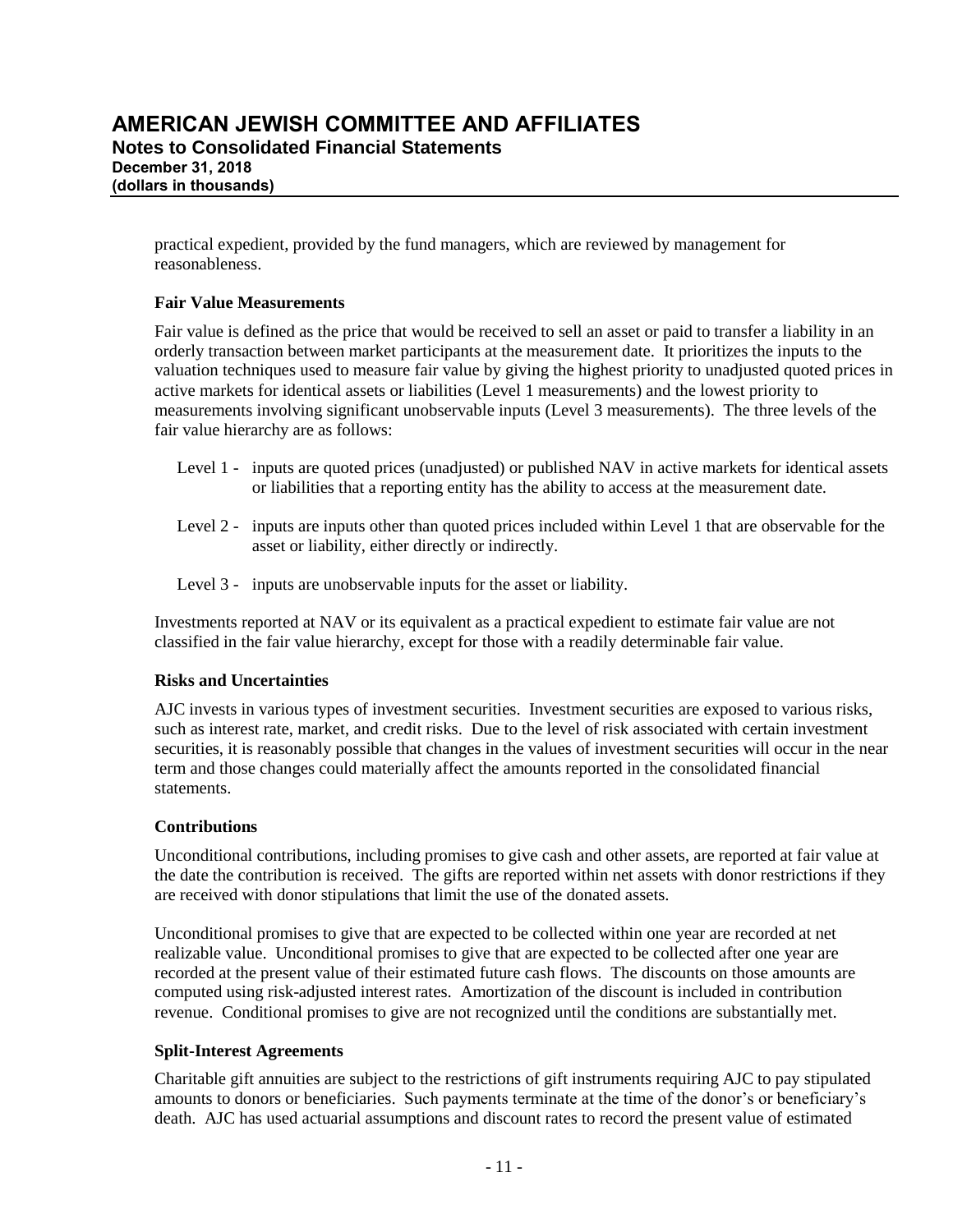future payments to donors and beneficiaries. The present values of payments to the donors and beneficiaries of the annuities are calculated using a discount rate of 3.0% in 2018.

AJC is designated as the remainder beneficiary of various charitable remainder annuity trusts and a unitrust, where the assets are controlled and invested by independent third parties. The charitable remainder annuity trusts and unitrust interests are recorded in trusts and bequests income within net assets with donor restrictions at the present value of estimated future benefits to be received when those trusts' assets are distributed to AJC. Over 95% of the assets are invested in one equity security and therefore, are subject to elevated market risk and fluctuations.

### **Fixed Assets**

Fixed assets are stated at cost. Fixed assets having a useful life of one year or more and an acquisition cost of \$1,500 or more per unit are capitalized. Depreciation and amortization are computed on the straight-line basis over their estimated useful lives as follows:

| <b>Buildings</b>        | $20 - 40$ years |
|-------------------------|-----------------|
| Building improvements   | $10 - 20$ years |
| Furniture and equipment | $5 - 10$ years  |
| Leasehold improvements  | $5 - 10$ years  |

### **Deferred Rent**

AJC has entered into several operating lease agreements as lessor and lessee, some of which contain provisions for future rent increases, tenant allowances, rent free periods, or periods in which rent payments are reduced. The total amount of rental payments due over the lease term is being charged to rent expense or rent income using the straight-line method over the terms of the leases. The difference between rent expense recorded and the amount paid is recorded as a change in deferred rent, which is included in liabilities on the consolidated balance sheet. The difference between rent income recorded and the amount received recorded as a change in prepaid expenses and other assets, which is included in assets on the consolidated balance sheet.

### **Expenses**

Expenses are recognized by AJC on an accrual basis. Expenses paid in advance and not yet incurred are reported as prepaid expenses until the applicable period.

The costs of program and supporting activities have been summarized on a functional basis on the statement of activities. The statement of functional expenses presents expenses by function and natural classification. Expenses directly attributable to a specific functional area are reported within that functional area. Indirect expenses that benefit multiple functional areas have been allocated by AJC using a variety of cost allocation techniques such as square footage and time and effort.

### **Income Tax**

AJC has evaluated its tax positions and has determined that it is more likely than not that there are no significant uncertain tax positions and that it will continue to be exempt from federal and state income taxes.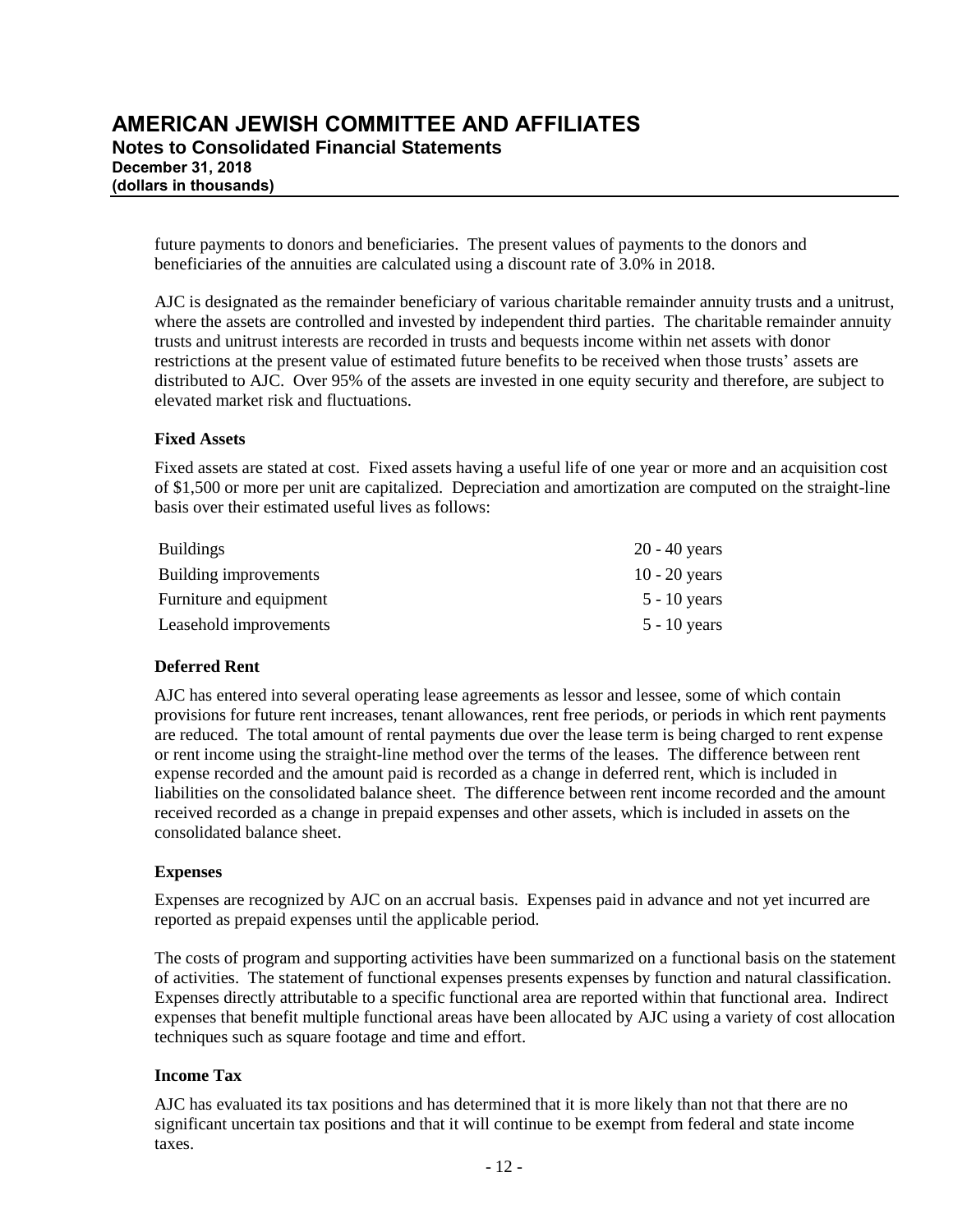AJC prescribed to a threshold of more likely than not for recognition and derecognition of tax positions taken or expected to be taken in a tax return. As of December 31, 2018, AJC does not have any uncertain tax positions or any unrelated business income tax liability, which would have a material impact upon its financial statements.

### **New Pronouncements**

In May 2014, the FASB issued ASU 2014-09, "Revenue from Contracts with Customers." The ASU provides updated guidance to use in accounting for revenue arising from contracts with customers and supersedes most current revenue recognition guidance. Contribution revenue is specifically excluded from the scope of this update. This guidance is effective for AJC's fiscal year beginning January 1, 2019 with early adoption permitted. AJC is currently assessing the effect that adoption of the new standard will have on its financial statements.

In June 2018, the FASB issued ASU 2018-08, "Clarifying the scope and the accounting guidance for contributions received and contributions made." This ASU provides framework for determining whether a transaction should be accounted for as a contribution or as an exchange transaction, as well as guidance to assist entities in determining whether a contribution is either conditional or unconditional. This update is effective for AJC's fiscal year beginning January 1, 2019, with early adoption permitted. AJC is currently assessing the effect that adoption of the new standard will have on its financial statements.

In February 2016, the FASB issued ASU 2016-02, "Leases." This ASU will require lessees to recognize almost all leases on the statements of financial position as a right-of-use asset and a lease liability. For statement of activity purposes, the FASB retained a dual model, requiring leases to be classified as finance leases or operating leases. This update is effective for AJC's fiscal year beginning January 1, 2020, with early adoption permitted. AJC is currently assessing the effect that adoption of the new standard will have on its financial statements.

In March 2017, the FASB issued ASU 2017-07, "Compensation - Retirement Benefits: Improving the presentation of net periodic pension cost and net period postretirement benefit cost." The ASU requires bifurcation whereby the service cost component will be presented with the other components of employee compensation costs in operating expenses while the other components will be reported in nonoperating activities. While this guidance changes the presentation of benefit costs in the statement of activities, it will not change the rules over how the costs are measured. This update is effective for AJC's fiscal year beginning January 1, 2019, with early adoption permitted. AJC is currently assessing the effect that adoption of the new standard will have on its financial statements.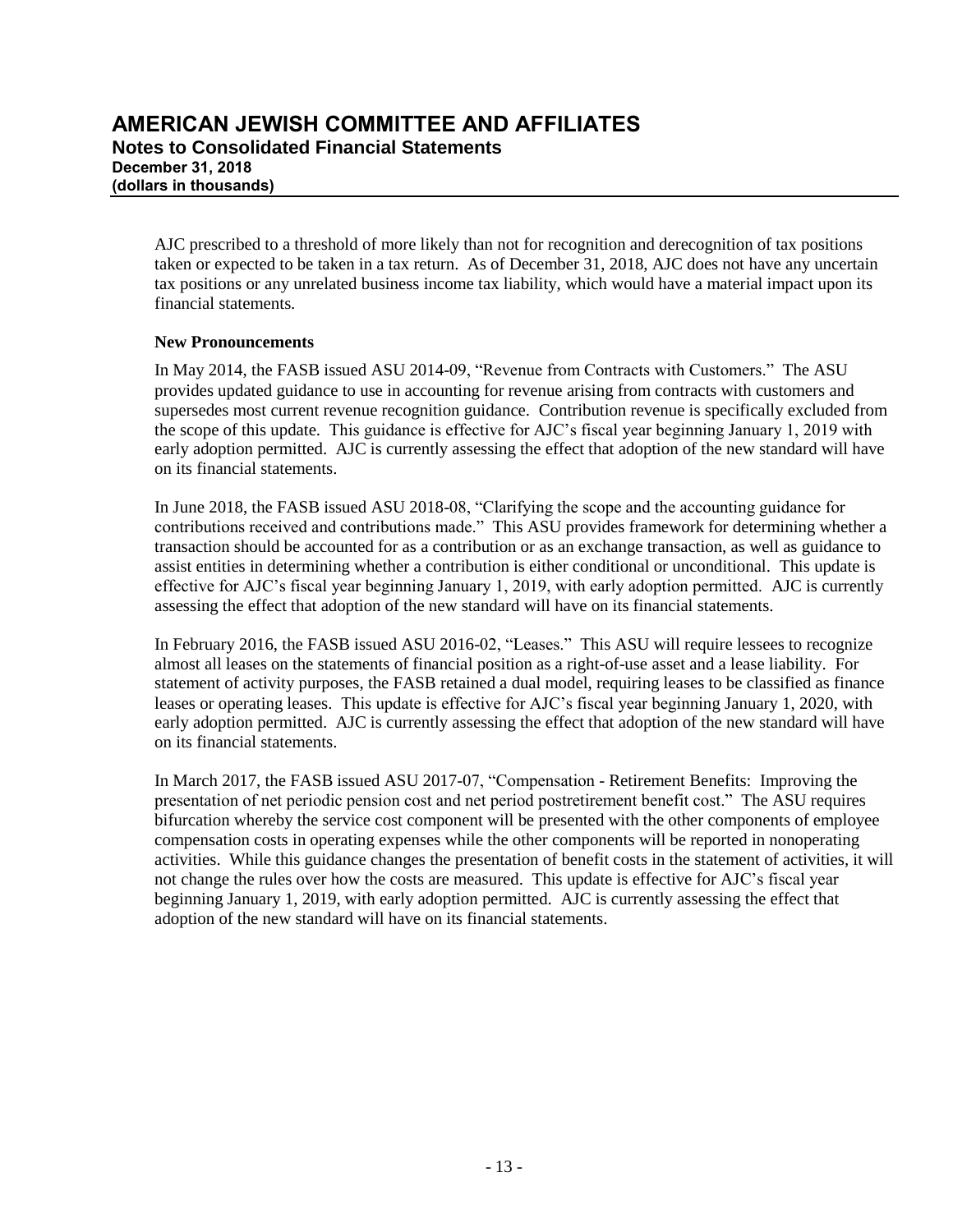# **3. INVESTMENTS**

The following table presents AJC's investments and other assets measured at fair value as of December 31, 2018:

|                                          |    | <b>Fair Value</b> | Level 1       | Level 2   | Level 3 |       |
|------------------------------------------|----|-------------------|---------------|-----------|---------|-------|
| Investments                              |    |                   |               |           |         |       |
| Cash and cash equivalents                | \$ | 5,218             | \$<br>5,218   | \$        | \$      |       |
| Fixed income:                            |    |                   |               |           |         |       |
| State of Israel bonds                    |    | 127               |               | 127       |         |       |
| Mutual funds                             |    | 9,072             | 9,072         |           |         |       |
| Equities:                                |    | 9,199             | 9,072         | 127       |         |       |
| Common and preferred stocks              |    | 15,643            | 15,643        |           |         |       |
| Mutual funds:                            |    |                   |               |           |         |       |
| Large cap equity funds                   |    | 13,162            | 13,162        |           |         |       |
| Midcap equity funds                      |    | 16,393            | 16,393        |           |         |       |
| International and emerging markets       |    | 15,227<br>879     | 15,227<br>879 |           |         |       |
| Energy                                   |    | 61,304            |               |           |         |       |
|                                          |    |                   | 61,304        |           |         |       |
| Total                                    |    | 75,721            | \$<br>75,594  | \$<br>127 | \$      |       |
| Investments reported at NAV:             |    |                   |               |           |         |       |
| 1-3 year U.S. treasury index             |    | 15,426            |               |           |         |       |
| Multistrategy hedge funds <sup>(a)</sup> |    | 9,455             |               |           |         |       |
| Long/short equities (b)                  |    | 16,872            |               |           |         |       |
| Debt securities/funds <sup>(c)</sup>     |    | 5,645             |               |           |         |       |
| Equity funds <sup>(d)</sup>              |    | 1,213             |               |           |         |       |
| Total investments reported at            |    |                   |               |           |         |       |
| <b>NAV</b>                               |    | 48,611            |               |           |         |       |
| Cash held for investment                 |    | 2,400             |               |           |         |       |
| Total investments                        | \$ | 126,732           |               |           |         |       |
| Beneficial interest in trusts held by    |    |                   |               |           |         |       |
| independent third parties                | \$ | 4,384             | \$            | \$        | \$      | 4,384 |

(a) Multistrategy hedge funds include investments in funds that pursue multiple investment strategies that attempt to diversify risks and reduce volatility. Capital is allocated to each of the strategies, as well as, geographical areas, and varies depending on market opportunities.

(b) Long/short equities are funds invested in equity securities where long positions are expected to appreciate, and short positions are expected to decline.

(c) Debt securities/funds are invested in global and emerging local market bonds and undervalued currencies. Hedged against currency risk through spots and forwards.

(d) Equity funds include investments in domestic mispriced and misunderstood master limited partnership equities.

Included in investments as of December 31, 2018, is \$19,484 which is the portion of the fair value of the portfolio attributed to the Board-designated endowment (as further discussed in Note 9).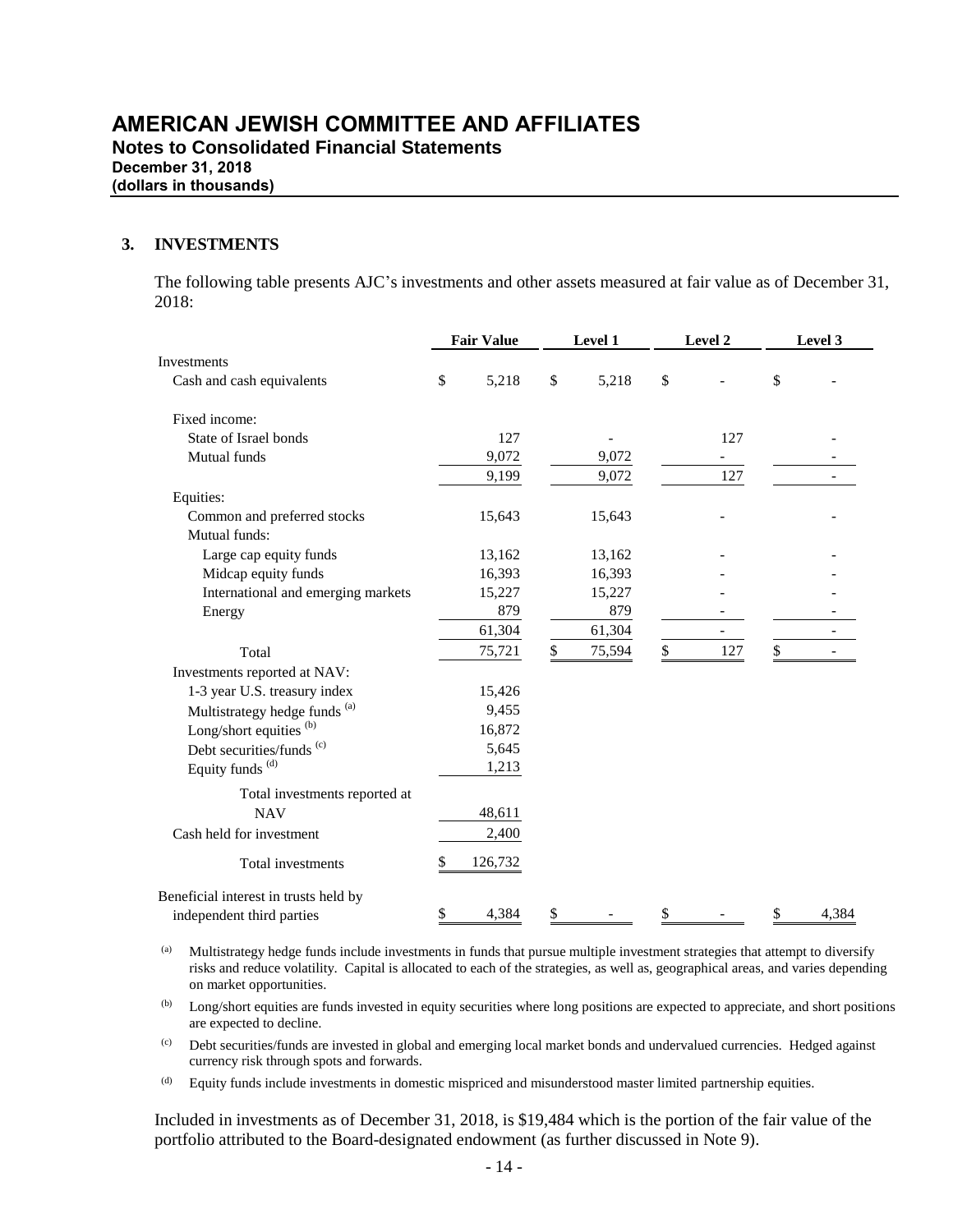The limitations and restrictions on AJC's ability to redeem or sell alternative investments vary by investment. Based on the terms and conditions in effect at December 31, 2018, AJC's alternative investments can be redeemed or sold as follows:

|                              | Number of                   |               | <b>Days Notice</b> | <b>Unfunded</b>    |
|------------------------------|-----------------------------|---------------|--------------------|--------------------|
| <b>Redemption Period</b>     | <b>Funds</b>                | <b>Amount</b> | for Redemption     | <b>Commitments</b> |
| Daily                        |                             |               |                    |                    |
| 1-3 year U.S. treasury index | 1                           | \$<br>15,426  | 2                  | Not applicable     |
| Semi-Monthly                 |                             |               |                    |                    |
| Long/short equities          | $\mathbf{1}$                | 6,935         | Not applicable     | Not applicable     |
| Debt securities              | 1                           | 2,877         | 5                  | Not applicable     |
| Monthly                      |                             |               |                    |                    |
| Long/short equities          | $\overline{2}$              | 3,532         | $5 - 30$           | Not applicable     |
| Equity funds                 | 1                           | 1,213         | 30                 | Not applicable     |
| Quarterly                    |                             |               |                    |                    |
| Multistrategy                | 3                           | 5,221         | $60 - 90$          | Not applicable     |
| Long/short equities          | 2                           | 2,957         | $67 - 90$          | Not applicable     |
| Annually                     |                             |               |                    |                    |
| Multistrategy                | $\overline{2}$              | 3,050         | $44 - 90$          | Not applicable     |
| Long/short equities          | $\mathbf{1}$                | 1,975         | 60                 | Not applicable     |
| Debt securities              | 1                           | 2,768         | 90                 | Not applicable     |
| Funds subject to lockup      |                             |               |                    |                    |
| Multistrategy                | 9                           | 1,184         | Not applicable     | Not applicable     |
| Long/short equities          | 9                           | 1,473         | Not applicable     | \$<br>2,897        |
|                              | Investments reported at NAV | 48,611        |                    |                    |
| Cash held for investment     |                             |               |                    |                    |
| Quarterly - Multistrategy    | 1                           | 2,400         | 65                 | Not applicable     |
|                              |                             | \$<br>51,011  |                    |                    |

Investments totaling approximately \$2,824 as of December 31, 2018 were held subject to charitable gift annuity obligations, and investments of approximately \$60 were held in trust as of December 31, 2018.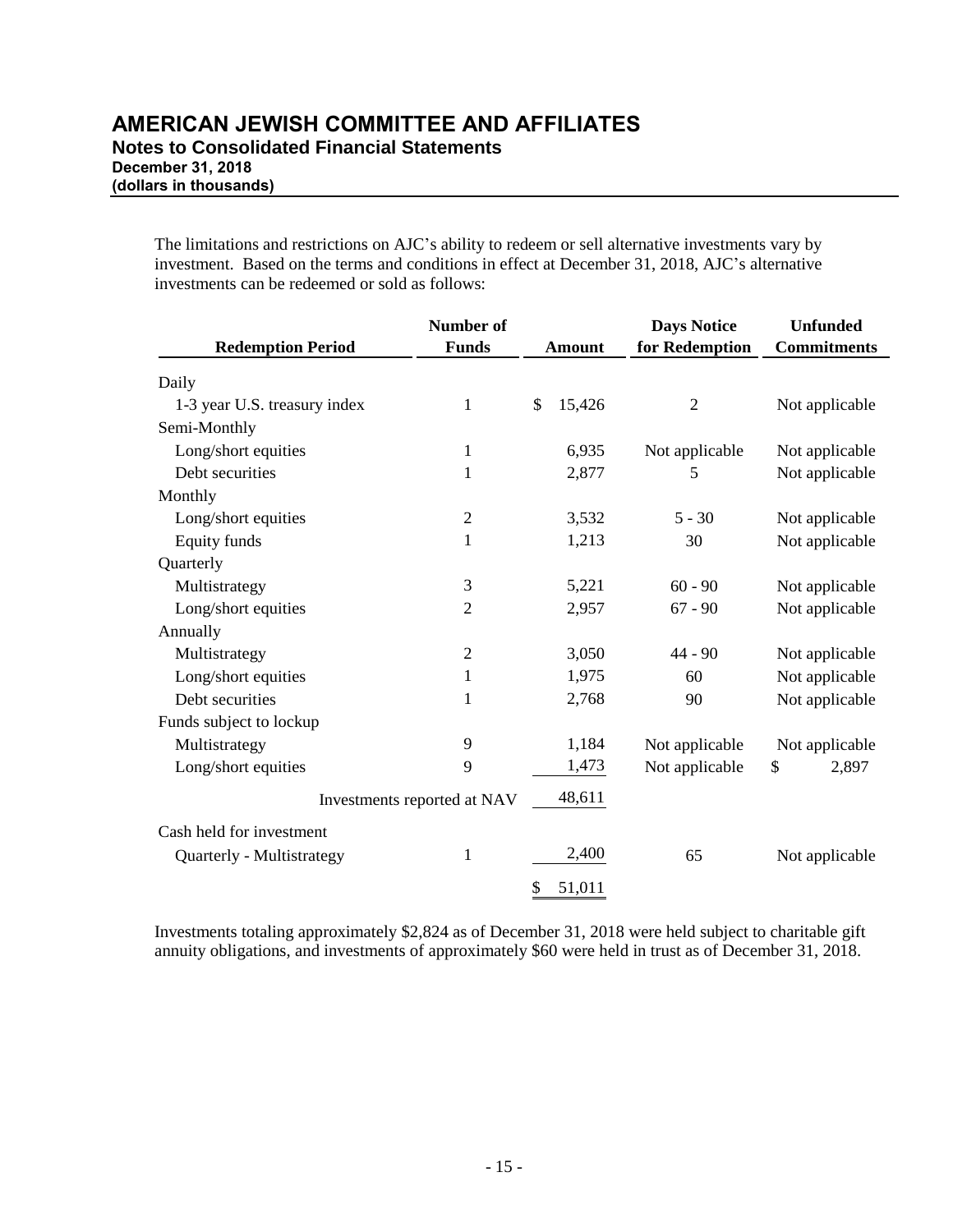# **4. CONTRIBUTIONS RECEIVABLE**

Contributions receivable at December 31, 2018 are scheduled to be collected as follows:

| Within one year                                 | \$ | 11,559  |
|-------------------------------------------------|----|---------|
| One to five years                               |    | 11,062  |
| More than five years                            |    | 4,616   |
|                                                 |    | 27,237  |
| Less discount to present value at rates ranging |    |         |
| from 2.0% to $3.0\%$                            |    | (1,394) |
| Less allowance for uncollectible amounts        |    | (679)   |
|                                                 | S  | 25,164  |

Included in contributions receivable, net at December 31, 2018 are pledges of \$12,231 from four donors. Included in contributions and special events and trusts and bequests revenue at December 31, 2018 is revenue of \$17,285 from three donors.

### **5. FIXED ASSETS**

Fixed assets consist of the following at December 31, 2018:

| Land                                      | \$<br>430   |
|-------------------------------------------|-------------|
| <b>Buildings</b>                          | 5,231       |
| <b>Building improvements</b>              | 12,752      |
| Furniture and equipment                   | 12,655      |
| Leasehold improvements                    | 3,636       |
|                                           | 34,704      |
| Accumulated depreciation and amortization | (24, 935)   |
|                                           | \$<br>9,769 |

### **6. ACCRUED PENSION PLAN AND OTHER BENEFIT OBLIGATIONS**

American Jewish Committee has a defined-benefit pension plan. The benefits are based on the average of the highest three consecutive January 1 salaries, limited to a maximum of \$245,000. American Jewish Committee's funding policy is to contribute annually at least the minimum amount required under the Employee Retirement Income Security Act of 1974. Effective July 17, 2009, no new participants are included in the plan and all future benefit accruals are frozen.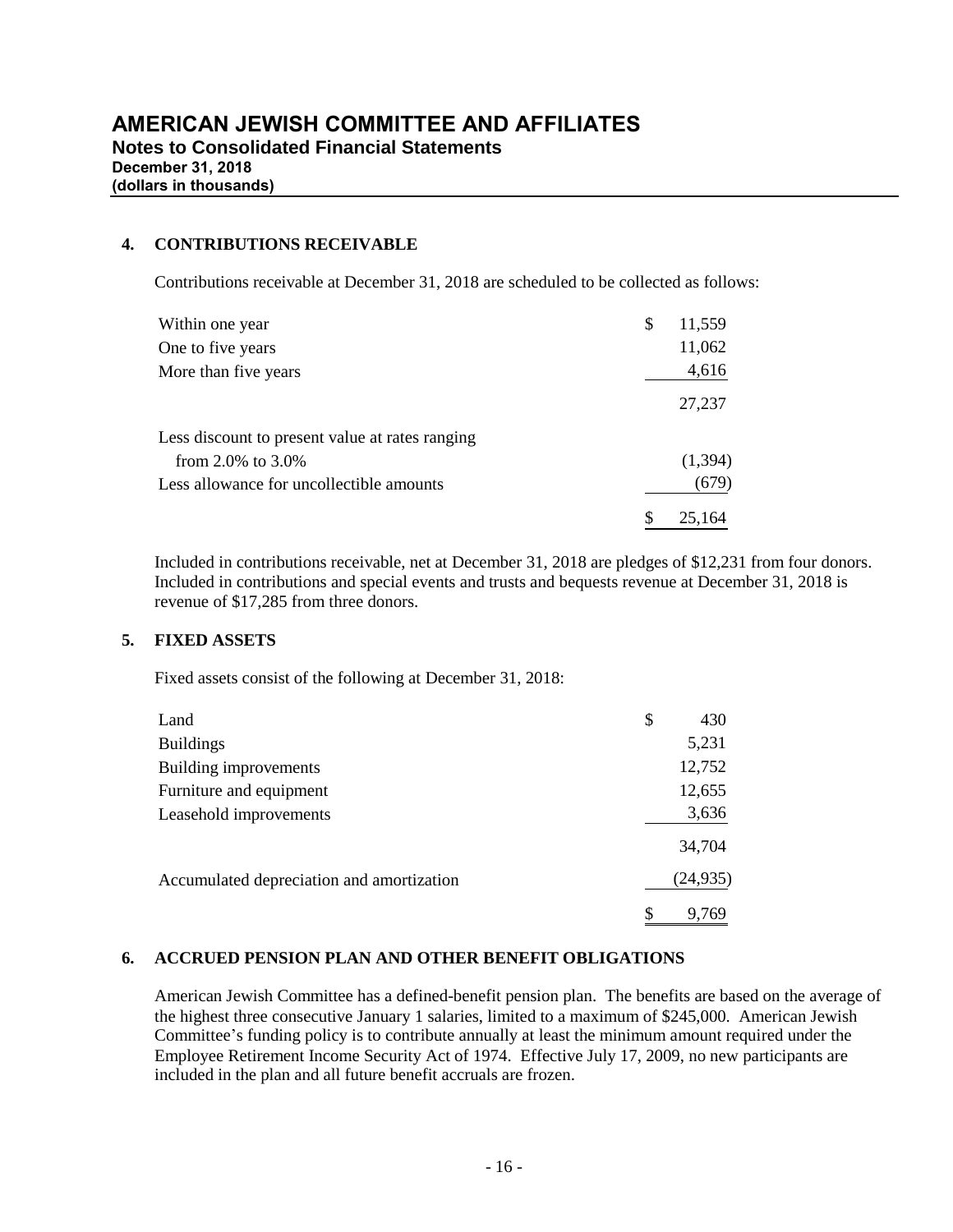In addition, American Jewish Committee has unfunded contributory postretirement medical and life insurance benefit plans. The postretirement medical plan covers all employees who have retired after age 63½ and have completed 10 years of service. The postretirement life insurance plan covers all employees who retired on or before January 1, 1998 after attainment of age 60 and 10 years of service and who were covered for active employee life insurance at the time of retirement.

AJC recognizes the funded status of these plans, measured as the difference between plan assets at fair value and the benefit obligation, in the consolidated balance sheets.

The following table provides information with respect to the plans as of and for the year ended December 31, 2018:

|                                                |    | <b>Pension</b><br><b>Benefits</b> | <b>Other</b><br><b>Benefits</b> |
|------------------------------------------------|----|-----------------------------------|---------------------------------|
| Change in benefit obligation                   |    |                                   |                                 |
| Benefit obligation at January 1, 2018          | \$ | 63,163                            | \$<br>3,047                     |
| Service cost                                   |    |                                   | 308                             |
| Interest cost                                  |    | 2,473                             | 118                             |
| Actuarial gain                                 |    | (3,223)                           | (513)                           |
| Benefits paid                                  |    | (3,884)                           | (58)                            |
| Benefit obligation at December 31, 2018        |    | 58,529                            | 2,902                           |
| Change in plan assets                          |    |                                   |                                 |
| Fair value of plan assets at January 1, 2018   |    | 43,292                            |                                 |
| Actual return on plan assets                   |    | (3,399)                           |                                 |
| <b>Employer contribution</b>                   |    | 2,500                             | 58                              |
| Benefits paid                                  |    | (3,884)                           | (58)                            |
| Fair value of plan assets at December 31, 2018 |    | 38,509                            |                                 |
| Funded status                                  | S  | (20,020)                          | \$<br>(2,902)                   |
| Balance sheet recognition                      |    |                                   |                                 |
| Accrued benefit cost                           | \$ | (20,020)                          | \$<br>(2,902)                   |

The 2018 employer contributions of \$2,558 are reflected as a use of cash in operating activities in the accompanying 2018 consolidated statement of cash flows.

Included in the projected accumulated benefit obligation (other benefits) is approximately \$210 for 2018 for life insurance and approximately \$2,766 for 2018 for medical premiums.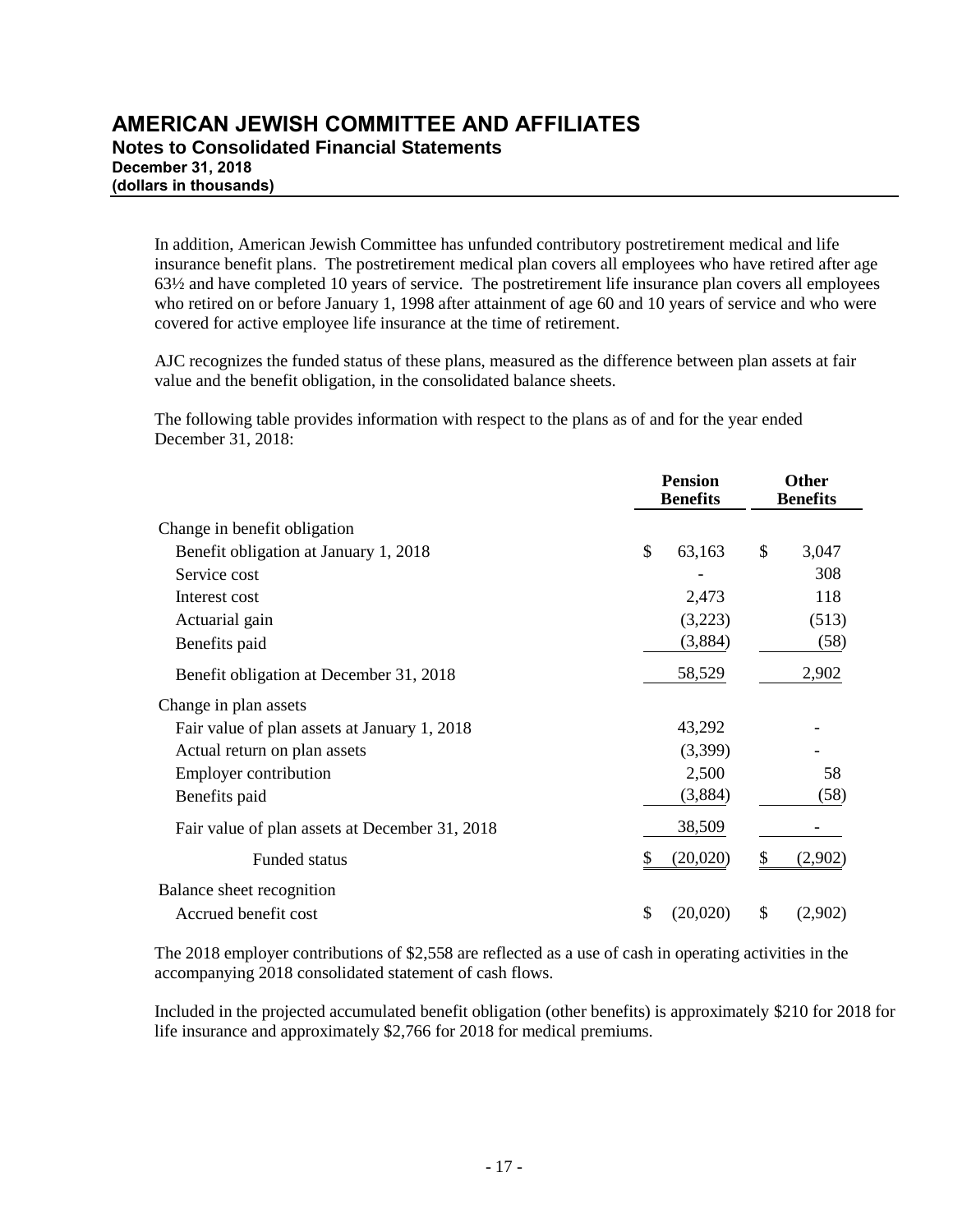Components of net periodic benefit expenses are as follows for 2018:

|                                       | <b>Pension</b><br><b>Benefits</b> | Other<br><b>Benefits</b> |    |      |  |
|---------------------------------------|-----------------------------------|--------------------------|----|------|--|
| Service cost                          | \$                                |                          | \$ | 308  |  |
| Interest cost                         |                                   | 2,473                    |    | 118  |  |
| Expected return on plan assets        |                                   | (2,776)                  |    |      |  |
| Amortization of actuarial loss (gain) |                                   | 2,172                    |    | (17) |  |
| Net periodic expense                  | \$                                | 1,869                    | \$ | 409  |  |

At December 31, 2018, items not yet recognized as net periodic benefit costs are net losses of \$24,108.

AJC used a Dedicated Bond Portfolio model to derive the discount rate for 2018.

The weighted average assumptions are as follows:

|                                 | <b>Pension</b><br><b>Benefits</b> | <b>Other</b><br><b>Benefits</b> |  |
|---------------------------------|-----------------------------------|---------------------------------|--|
| Discount rate used to determine |                                   |                                 |  |
| the benefit obligation          | 4.51 %                            | 4.24 %                          |  |
| Discount rate used to determine |                                   |                                 |  |
| net periodic benefit cost       | 4.04 %                            | 3.64 %                          |  |

The medical trend rate used is 7%; a 1% change in the healthcare cost trends has the following impact:

|                                                 | Increase |     | <b>Decrease</b> |       |
|-------------------------------------------------|----------|-----|-----------------|-------|
| Effect on total service and interest cost       |          | 158 | - \$            | (108) |
| Effect on the postretirement benefit obligation |          | 723 |                 | (531) |

In 2018, AJC used the 2018 Mortality Improvement Scale MP-2018 to value its pension and postretirement obligation.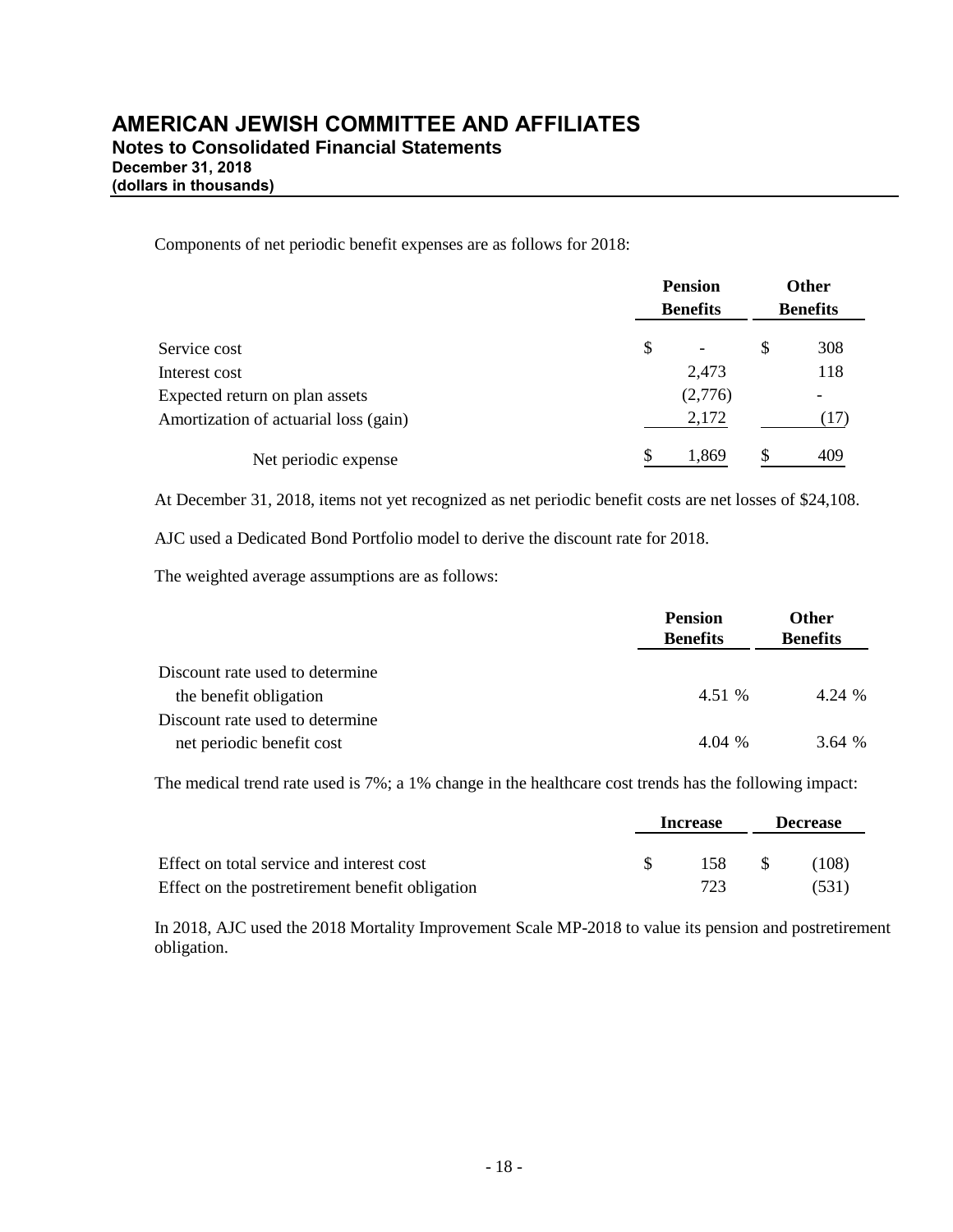### **Plan Assets**

The following table presents AJC's investments of American Jewish Committee's pension plan assets measured at fair value by asset category, which are included in the funded status of the pension liability recorded in the accompanying consolidated balance sheet as of December 31, 2018:

|                                          | <b>Fair Value</b> | Level 1      |
|------------------------------------------|-------------------|--------------|
| Cash and cash equivalents                |                   |              |
| Cash                                     | \$<br>791         | \$<br>791    |
| Short-term investment fund               | 2,367             | 2,367        |
|                                          | 3,158             | 3,158        |
| Fixed income                             |                   |              |
| Debt fund                                | 12,122            | 12,122       |
|                                          | 12,122            | 12,122       |
| Equities                                 |                   |              |
| Common and preferred stocks              | 1,913             | 1,913        |
| Mutual funds                             |                   |              |
| Large cap equity funds                   | 1,348             | 1,348        |
| Midcap equity funds                      | 3,526             | 3,526        |
| International and emerging markets       | 3,245             | 3,245        |
|                                          | 10,032            | 10,032       |
| Total                                    | 25,312            | \$<br>25,312 |
| Investments reported at NAV              |                   |              |
| Multistrategy hedge funds <sup>(a)</sup> | 6,829             |              |
| Long/short equities (b)                  | 2,922             |              |
| Debt securities/funds <sup>(c)</sup>     | 1,846             |              |
| Total investments reported               |                   |              |
| at NAV                                   | 11,597            |              |
| Cash held for investment                 | 1,600             |              |
| Total investments                        | \$<br>38,509      |              |

(a) Multistrategy hedge funds include investments in funds that pursue multiple investment strategies that attempt to diversify risks and reduce volatility. Capital is allocated to each of the strategies, as well as, geographical areas, and varies depending on market opportunities.

(b) Long/short equities are funds invested in equity securities where long positions are expected to appreciate, and short positions are expected to decline.

(c) Debt securities/funds are invested in global and emerging local market bonds and undervalued currencies. Hedged against currency risk through spots and forwards.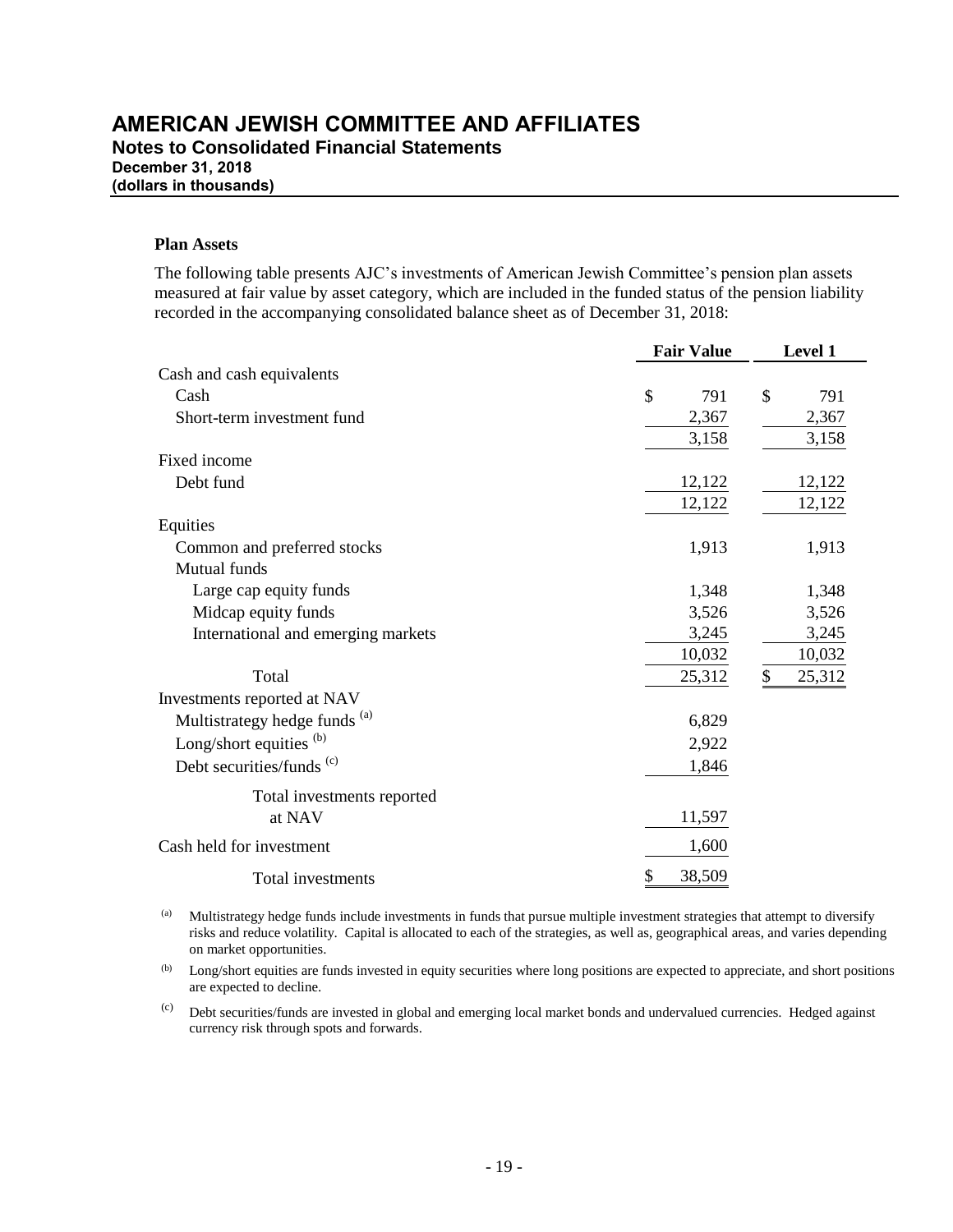# **AMERICAN JEWISH COMMITTEE AND AFFILIATES Notes to Consolidated Financial Statements December 31, 2018 (dollars in thousands)**

The investment allocation is as follows for 2018:

| Cash and cash equivalents | 12 % |
|---------------------------|------|
| Fixed income              | 32   |
| Equities                  | 26   |
| Alternative investments   | 30   |

Based on historically indexed data, the assumed long-term rates of return for 2018 are as follows: fixed income of 6% and equities and alternative investments of 9%, which produce an expected composite rate of return of 7%.

The limitations and restrictions on AJC's ability to redeem or sell alternative investments vary by investment. Based on the terms and conditions in effect at December 31, 2018, the plan's alternative investments can be redeemed or sold as follows:

|                           | Number of                   |               |        | <b>Days Notice</b> | <b>Unfunded</b>    |
|---------------------------|-----------------------------|---------------|--------|--------------------|--------------------|
| <b>Redemption Period</b>  | <b>Funds</b>                | <b>Amount</b> |        | for Redemption     | <b>Commitments</b> |
| Semi-Monthly              |                             |               |        |                    |                    |
| Long/short equities       | 1                           | \$            | 2,709  | Not applicable     | Not applicable     |
| Quarterly                 |                             |               |        |                    |                    |
| Multistrategy             | 3                           |               | 3,293  | $60 - 90$          | Not applicable     |
| Annually                  |                             |               |        |                    |                    |
| Multistrategy             | $\overline{2}$              |               | 2,708  | $44 - 90$          | Not applicable     |
| Debt securities           | $\mathbf{1}$                |               | 1,846  | 90                 | Not applicable     |
| Funds subject to lockup   |                             |               |        |                    |                    |
| Multistrategy             | 9                           |               | 828    | Not applicable     | Not applicable     |
| Long/short equities       | $\overline{2}$              |               | 213    | Not applicable     | Not applicable     |
|                           | Investments reported at NAV |               | 11,597 |                    |                    |
| Cash held for investments |                             |               |        |                    |                    |
| Quarterly - Multistrategy | 1                           |               | 1,600  | 65                 | Not applicable     |
|                           |                             | \$            | 13,197 |                    |                    |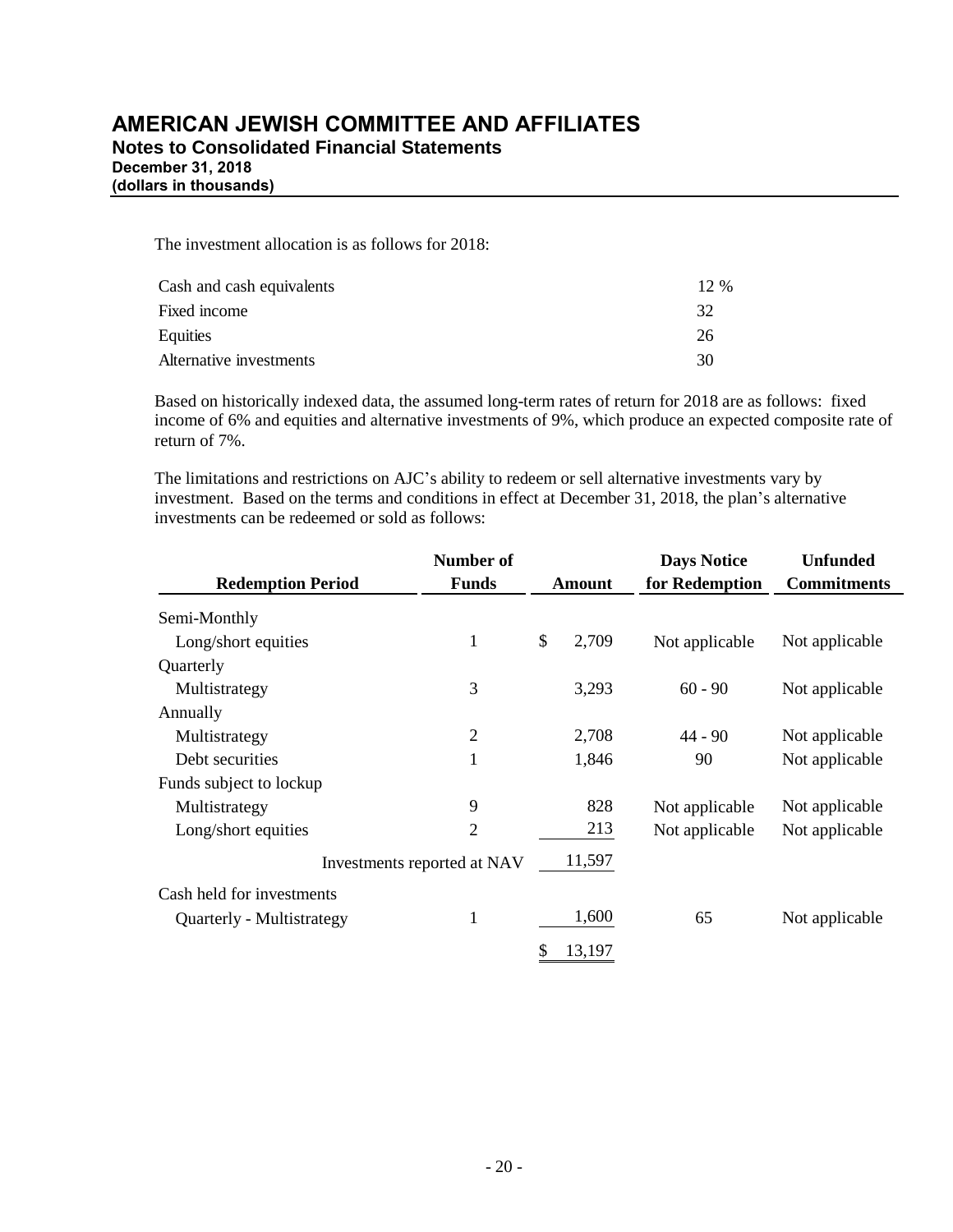#### **Estimated Future Benefit Payments**

It is estimated that \$2,747 of the actuarial loss will be included as a component of net periodic benefit costs in fiscal year 2019.

The following benefit payments are expected to be paid as follows:

|                                    | <b>Pension</b><br><b>Benefits</b> | Other<br><b>Benefits</b> |
|------------------------------------|-----------------------------------|--------------------------|
| <b>Year(s) ending December 31:</b> |                                   |                          |
| 2019                               | \$<br>4,629                       | 79                       |
| 2020                               | 4,575                             | 82                       |
| 2021                               | 4,541                             | 86                       |
| 2022                               | 4,539                             | 91                       |
| 2023                               | 4,341                             | 96                       |
| 2024 - 2028                        | 20,437                            | 573                      |

American Jewish Committee expects to contribute to the pension plan at least \$3,100 in fiscal year 2019.

American Jewish Committee is contractually obligated to provide retirement benefits to certain current and former executives and employees. As of December 31, 2018, accrued special retirement benefits and executive insurance totaled approximately \$509.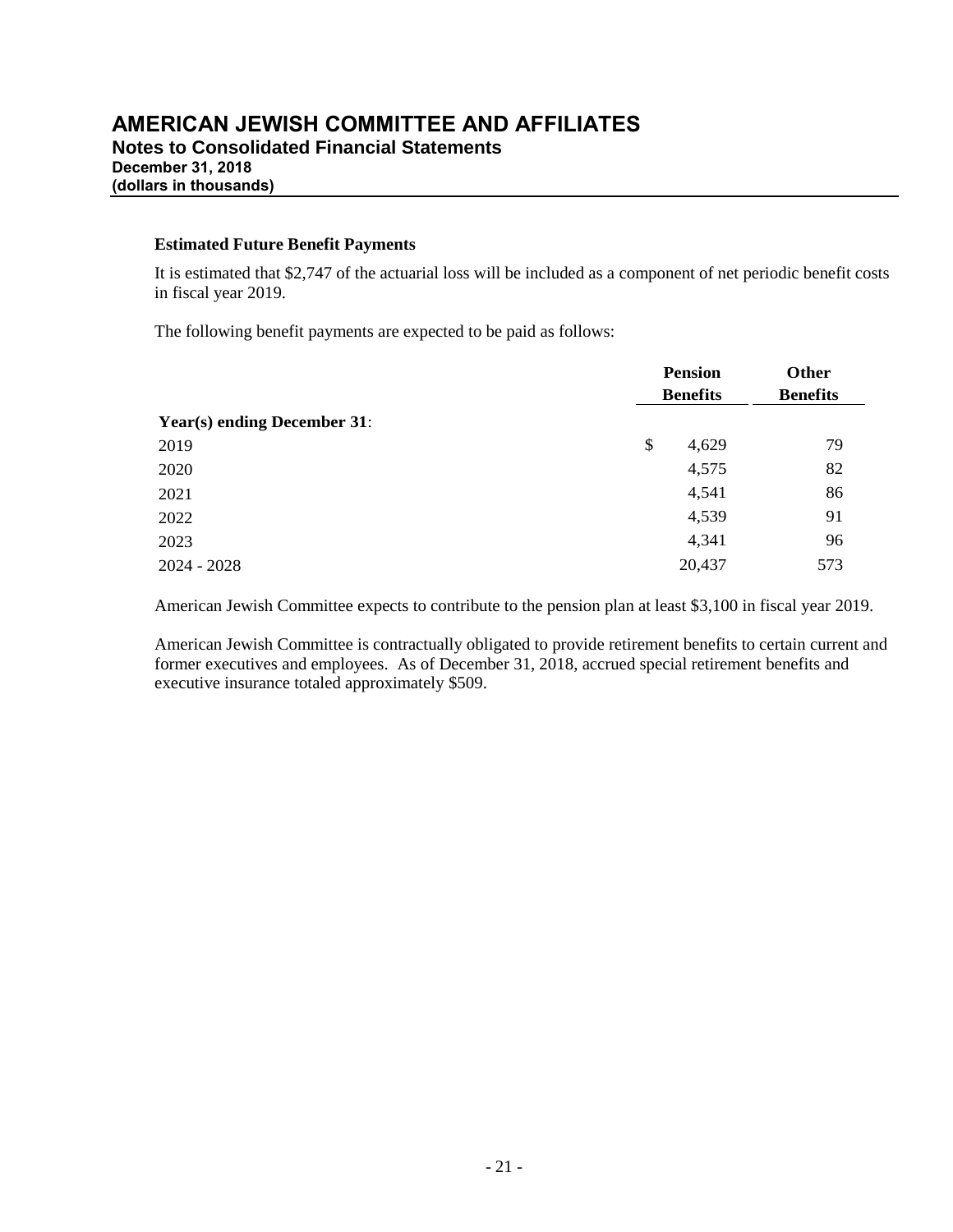# **7. NET ASSETS WITH DONOR RESTRICTIONS**

Net assets with donor restrictions at December 31, 2018 were composed of the following:

| Program funds and endowment funds appropriated and                          |               |
|-----------------------------------------------------------------------------|---------------|
| available for spending                                                      |               |
| Government and international relations                                      | \$<br>10,061  |
| Fellowship and leadership development                                       | 4,289         |
| Communications                                                              | 7,215         |
| Regional offices                                                            | 1,723         |
| Executive discretionary and emergency aid funds                             | 467           |
| Contemporary Jewish life                                                    | 114           |
| Interreligious and intergroup relations                                     | 936           |
| Total available for spending                                                | 24,805        |
| Time restricted                                                             |               |
| Multi-year contributions - general operations                               | 12,951        |
| Split-interest agreements                                                   | 4,297         |
| Total time restricted                                                       | 17,248        |
| Subject to AJC's spending policy and appropriation                          |               |
| Original endowment corpus                                                   |               |
| General operations                                                          | 31,375        |
| Fellowship and leadership development                                       | 18,324        |
| Government and international relations                                      | 17,809        |
| Interreligious and intergroup relations                                     | 4,161         |
| Regional offices                                                            | 2,352         |
| Contemporary Jewish life                                                    | 1,609         |
| <b>Institute of Human Relations</b>                                         | 545           |
| Communications                                                              | 106           |
| Endowment and other investment earnings available for future appropriations | 11,919        |
| Total subject to AJC's spending policy and appropriation                    | 88,200        |
| Total net assets with donor restrictions                                    | \$<br>130,253 |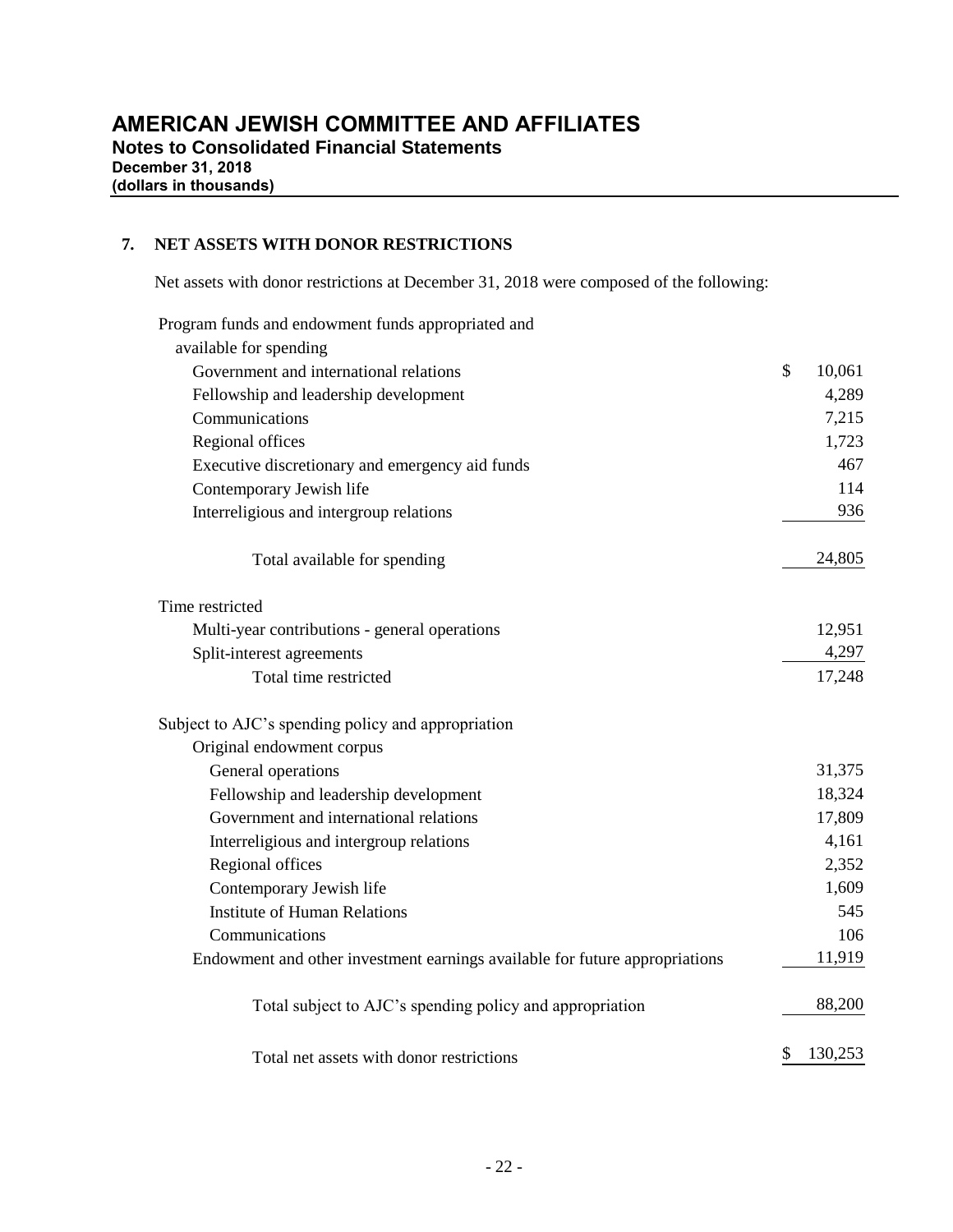Net assets were released from donor restrictions by incurring expenses satisfying the restricted purposes or by occurrence of other events specified by donors:

| Purpose restrictions accomplished:              |              |
|-------------------------------------------------|--------------|
| Government and international relations          | \$<br>8,299  |
| Fellowship and leadership development           | 2,101        |
| Regional offices                                | 1,396        |
| Communications                                  | 1,093        |
| Executive discretionary and emergency aid funds | 158          |
| Contemporary Jewish life                        | 232          |
| Interreligious and intergroup relations         | 467          |
| Total purpose restrictions released             | 13,746       |
| Time restrictions expired                       | 2,658        |
| Total restrictions released                     | \$<br>16.404 |

### **8. ENDOWMENT FUNDS**

AJC maintains several donor-restricted funds the purpose of which is to provide support for various programmatic activities and supporting services. In classifying such funds for financial statement purposes as either net assets with donor restrictions or net assets without donor restrictions, the Board of Governors looks to the explicit direction of the respective donor and provisions of applicable New York state law.

In accordance with NYPMIFA, AJC considers the following factors in making a determination to appropriate or accumulate donor-restricted endowment funds:

- 1. The duration and preservation of the donor-restricted endowment;
- 2. The purposes of AJC and the donor-restricted endowment;
- 3. General economic conditions;
- 4. The possible effect of inflation and deflation;
- 5. The expected total return from income and the appreciation of investments;
- 6. Other resources of AJC; and
- 7. The investment policies of AJC.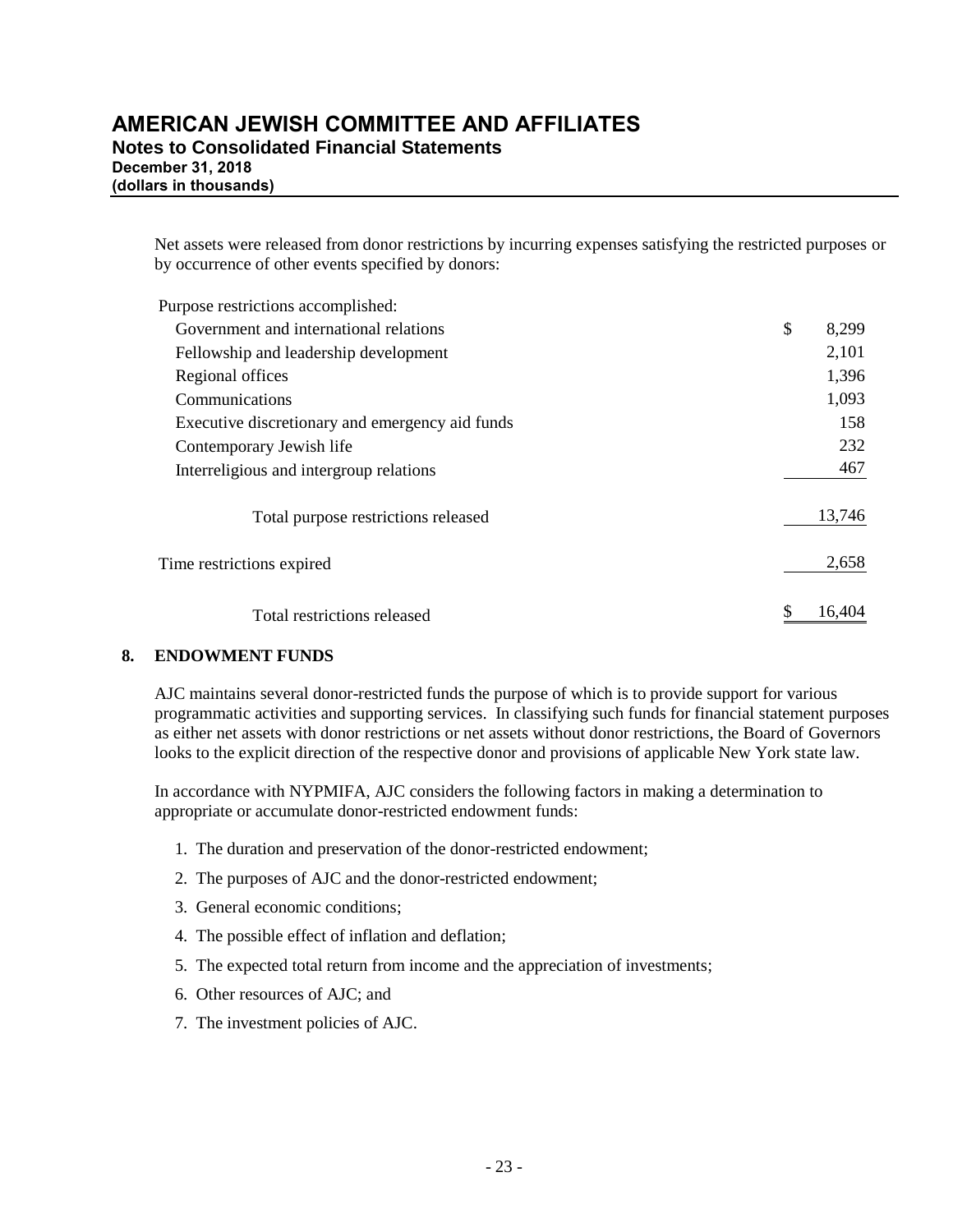Endowment composition by net asset classification, exclusive of net contributions receivable related to endowment funds of approximately \$9,531 as of December 31, 2018 as follows:

|                            | <b>Without Donor</b><br><b>Restrictions</b> | <b>With Donor</b><br><b>Restrictions</b> | <b>Total</b> |
|----------------------------|---------------------------------------------|------------------------------------------|--------------|
| Donor-restricted endowment |                                             |                                          |              |
| funds                      | \$<br>$\overline{\phantom{a}}$              | S<br>85,915                              | 85,915<br>\$ |
| Board-designated funds     | 19,484                                      | $\overline{\phantom{0}}$                 | 19,484       |
| Total funds                | \$<br>19,484                                | 85,915                                   | 105,399      |

Changes in endowment net assets for the year ended December 31, 2018 are as follows:

|                                   | <b>Without Donor</b><br><b>Restrictions</b> | With Donor<br><b>Restrictions</b> |         | <b>Total</b> |          |
|-----------------------------------|---------------------------------------------|-----------------------------------|---------|--------------|----------|
| Endowment net assets, beginning   |                                             |                                   |         |              |          |
| of year                           | \$<br>22,607                                | \$                                | 92,673  | \$           | 115,280  |
| Investment return                 |                                             |                                   |         |              |          |
| Interest and dividend income      | 320                                         |                                   | 1,151   |              | 1,471    |
| Net realized and unrealized loss  |                                             |                                   |         |              |          |
| on investments                    | (2,501)                                     |                                   | (9,025) |              | (11,526) |
| Total investment return           | (2,181)                                     |                                   | (7,874) |              | (10,055) |
| Contributions                     |                                             |                                   | 5,100   |              | 5,100    |
| <b>Distributions</b>              | (942)                                       |                                   | (3,984) |              | (4,926)  |
| Endowment net assets, end of year | \$<br>19,484                                | \$                                | 85,915  | S            | 105,399  |

Included in investments as of December 31, 2018 is \$19,484, which is the portion of the fair value of the portfolio attributed to the Board-designated endowment (as further discussed in Note 9).

In addition to the investment return with donor restrictions on endowment funds, the consolidated statement of activities reflects \$4 of interest and dividend income and a \$331 of net realized and unrealized loss on investments for donor funds requiring investment returns be added to the original gift until certain time, program, or other donor restrictions are met.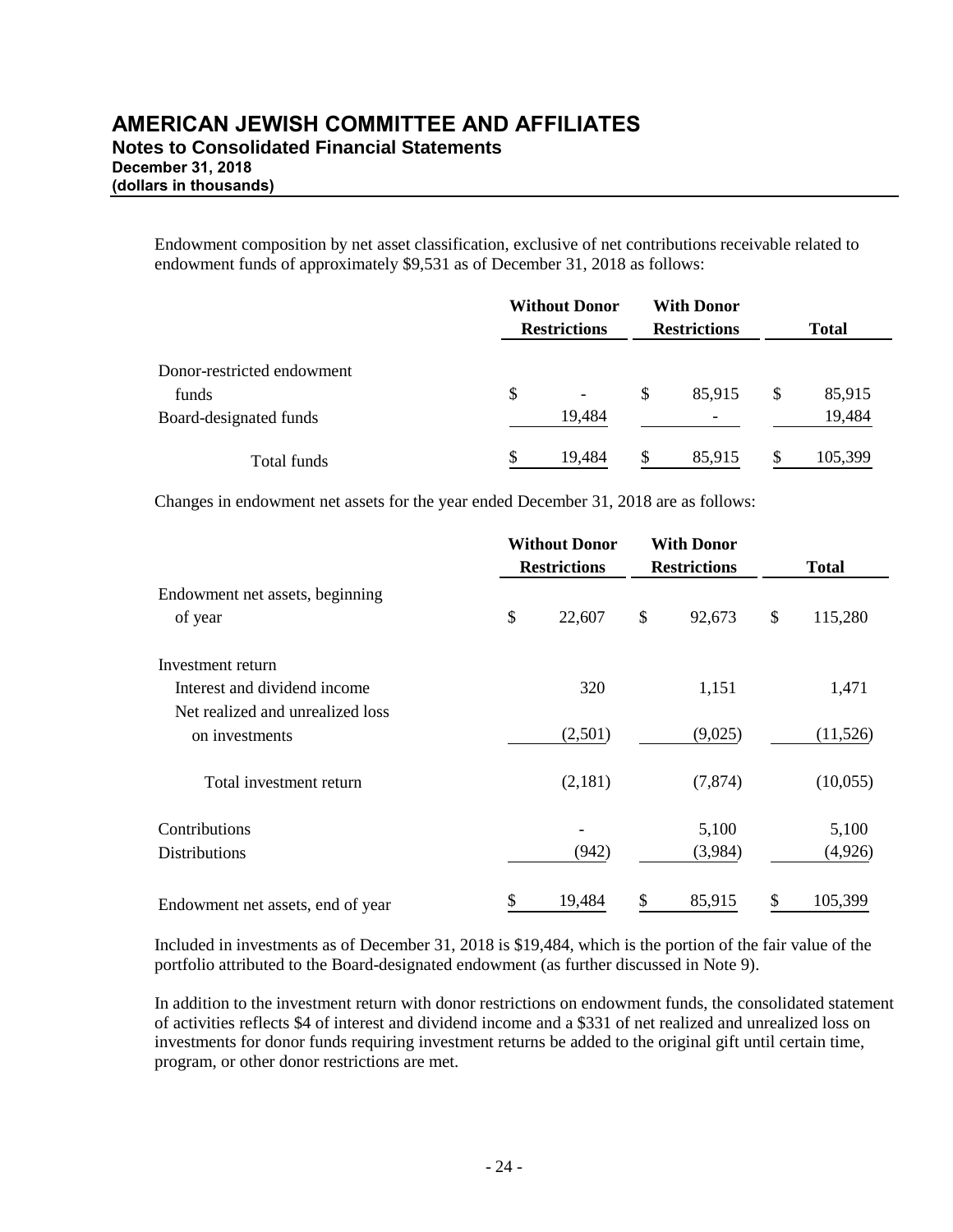# **Fund Deficiencies**

From time to time, the fair value of assets associated with individual donor restricted endowment funds may fall below the level that the donor or NYPMIFA requires AJC to retain as a fund of perpetual duration.

Deficiencies of this nature exist in twenty-two donor-restricted endowment funds, which together have an original give value of \$14,686, a current fair value of \$13,896, and a deficiency of \$790 as of December 31, 2018.

These deficiencies resulted from unfavorable market fluctuations that occurred shortly after the investment of new contributions for donor-restricted endowment funds and appropriation for certain programs was not continued.

### **Return Objectives and Risk Parameters**

AJC has adopted investment and spending policies and procedures for endowment assets based on total return. The primary investment objective is to exceed the inflation-adjusted annualized spending rate over a five-year market cycle, recognizing established risk parameters, and the need to preserve capital. The investment committee strives to diversify investments to reduce volatility by allocating assets to multiple asset classes, allocating assets among various investment styles, and retaining multiple investment firms with complementary investment philosophies, styles, and approaches. Actual returns in any given year may vary.

### **Strategies Employed for Achieving Objectives**

To satisfy its long-term rate-of-return objectives, AJC relies on a total return strategy in which investment returns are achieved through both capital appreciation (realized and unrealized) and current yield (interest and dividends). AJC targets a diversified asset allocation to reduce volatility that places a greater emphasis on equity-based investments to achieve its long-term return objectives within prudent constraints.

### **Spending Policy and How the Investment Objectives Relate to Spending Policy**

AJC has a spending policy based on a five-year trailing average of the market value of the portfolio. The spending rate for 2018 was 5%. For 2019, the spending rate will continue to be 5%. In establishing this policy, AJC considers the long-term expected return on its endowment.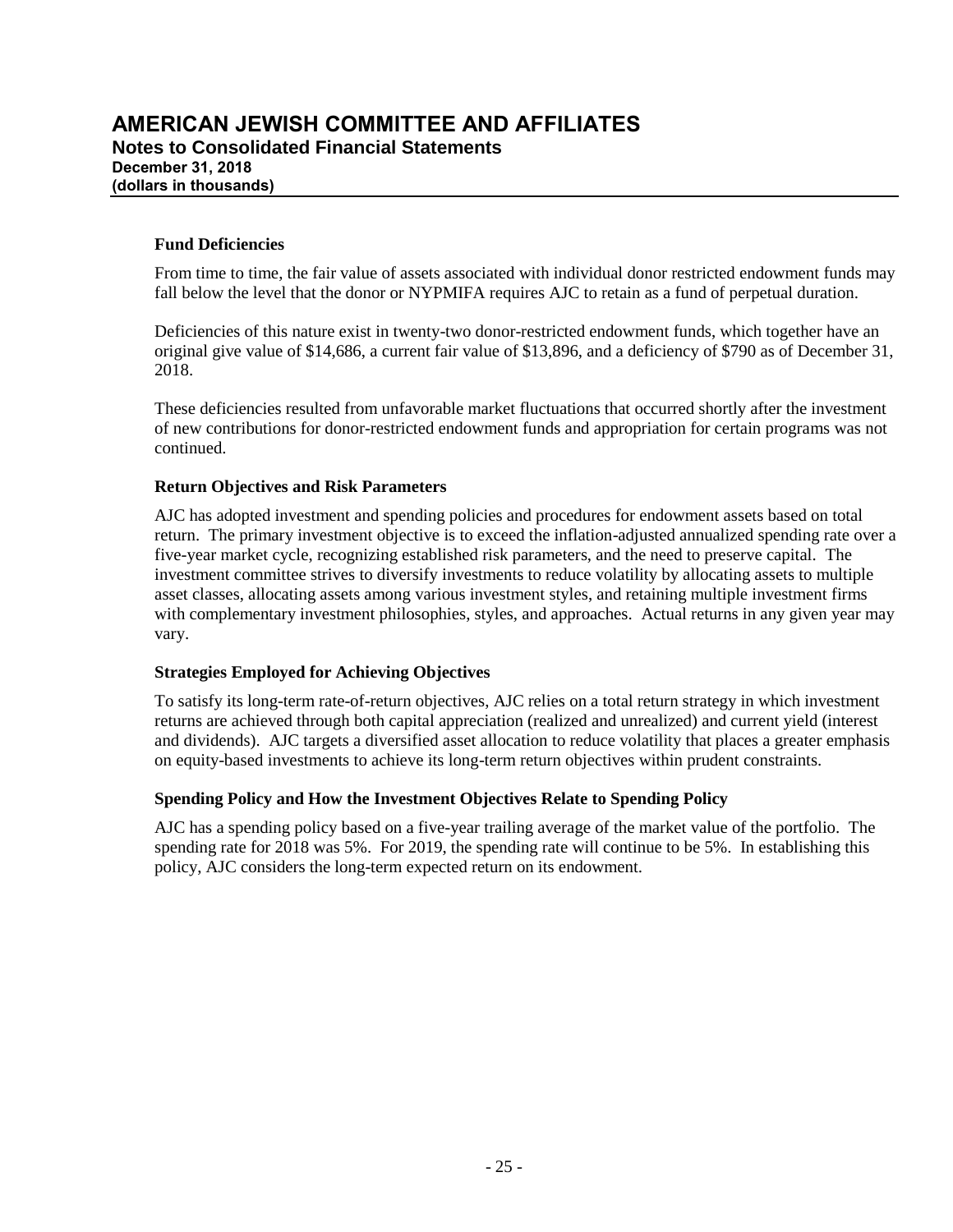# **9. LIQUIDITY AND AVAILABILITY OF RESOURCES**

AJC's financial assets available within one year of the balance sheet date for general expenditures are as follows:

| Cash and cash equivalents                                                     | \$<br>21,505 |
|-------------------------------------------------------------------------------|--------------|
| Contributions receivable                                                      | 11,559       |
| Investments                                                                   | 39,975       |
| Prepaid expenses and other assets                                             | 1,412        |
| Total financial assets available within one year                              | 74,451       |
| Less:                                                                         |              |
| Contractual, legal or donor-imposed restrictions:                             |              |
| Amounts subject to expenditure for specified purposes                         | 20,247       |
| Pledges for endowment purposes                                                | 2,816        |
| Total amounts unavailable for general expenditures within one year            | 23,063       |
| Total financial assets available within one year, before Board designations   | 51,388       |
| Board-designated endowment - unavailable to management without Board approval | 19,484       |
| Total financial assets available within one year, after Board designations    | 31,904       |

AJC is primarily supported by contributions (both with and without donor restrictions). As donor restrictions require resources to be used in a particular manner or in future periods, AJC maintains sufficient resources to meet those responsibilities to its donors. Thus, certain financial assets may not be available for general expenditure within one year. As part of AJC's liquidity management, through budget planning and monitoring, financial assets are made available as its general operations, liabilities, and other obligations require. It is AJC's goal to build reserves to meet current and unexpected operating needs. In January 2017, the Executive Council of AJC's Board of Governors authorized the creation of a Boarddesignated endowment using excess cash above AJC's operating cash requirements, to seek higher returns. As of December 31, 2018, Board-designated funds, which had no specific designation for the usage of the funds, totaled \$19,484, and are included in current investments on the consolidated balance sheet. In the event of financial distress or an immediate liquidity need resulting from events outside general operations, AJC's Board may draw upon these Board-designated funds. AJC could also draw from its \$10,000 line of credit (as further discussed in Note 10).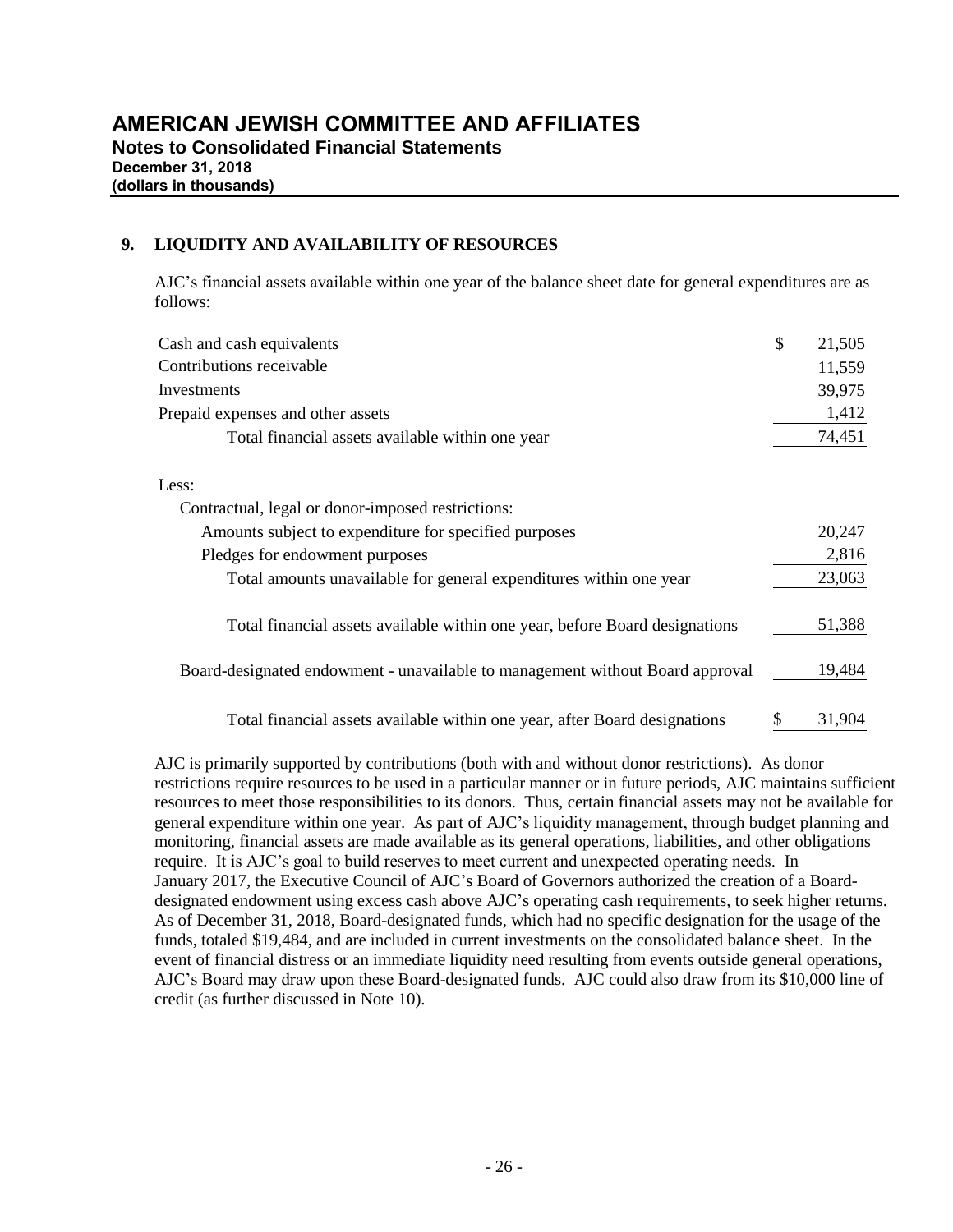# **10. LEASES AND OTHER COMMITMENTS**

#### **Leases**

American Jewish Committee is obligated under noncancelable operating lease agreements for office space in several locations. Minimum annual rentals at December 31, 2018 are as follows:

| 2019                | \$<br>1,933 |
|---------------------|-------------|
| 2020                | 1,932       |
| 2021                | 1,797       |
| 2022                | 1,545       |
| 2023                | 1,184       |
| 2024 and thereafter | 1,489       |
|                     | \$<br>9,880 |

Rent expense for the year ended December 31, 2018 was \$2,417.

#### **Rental Income under Operating Leases**

AJC leases space to others in its building located in New York City and subleases space in Washington, D.C. The leases provide for minimum annual rentals and reimbursement of certain expenses. The following is a schedule of minimum future rentals on noncancelable leases as of December 31, 2018:

| 2019                | \$<br>1,551 |
|---------------------|-------------|
| 2020                | 1,554       |
| 2021                | 1,495       |
| 2022                | 1,502       |
| 2023                | 1,064       |
| 2024 and thereafter | 516         |
|                     | \$<br>7,682 |

In April 2019, AJC was notified by one of its tenants of their intent to terminate their lease agreement with AJC in September 2019. The future minimum rental income which would not be earned by AJC if not replaced by a new tenant would be \$104, \$366, \$377, \$400, \$412 and \$104 for the years 2019 through 2025.

### **Line of Credit**

AJC has available a line of credit from a bank in the amount of \$10,000, which was not drawn upon during the year ended December 31, 2018. The line of credit is available through June 2019, subject to extension, and carries an interest rate equal to the prime rate or the minimum interest rate determined by the bank. As of December 31, 2018, no balance was outstanding under this line of credit.